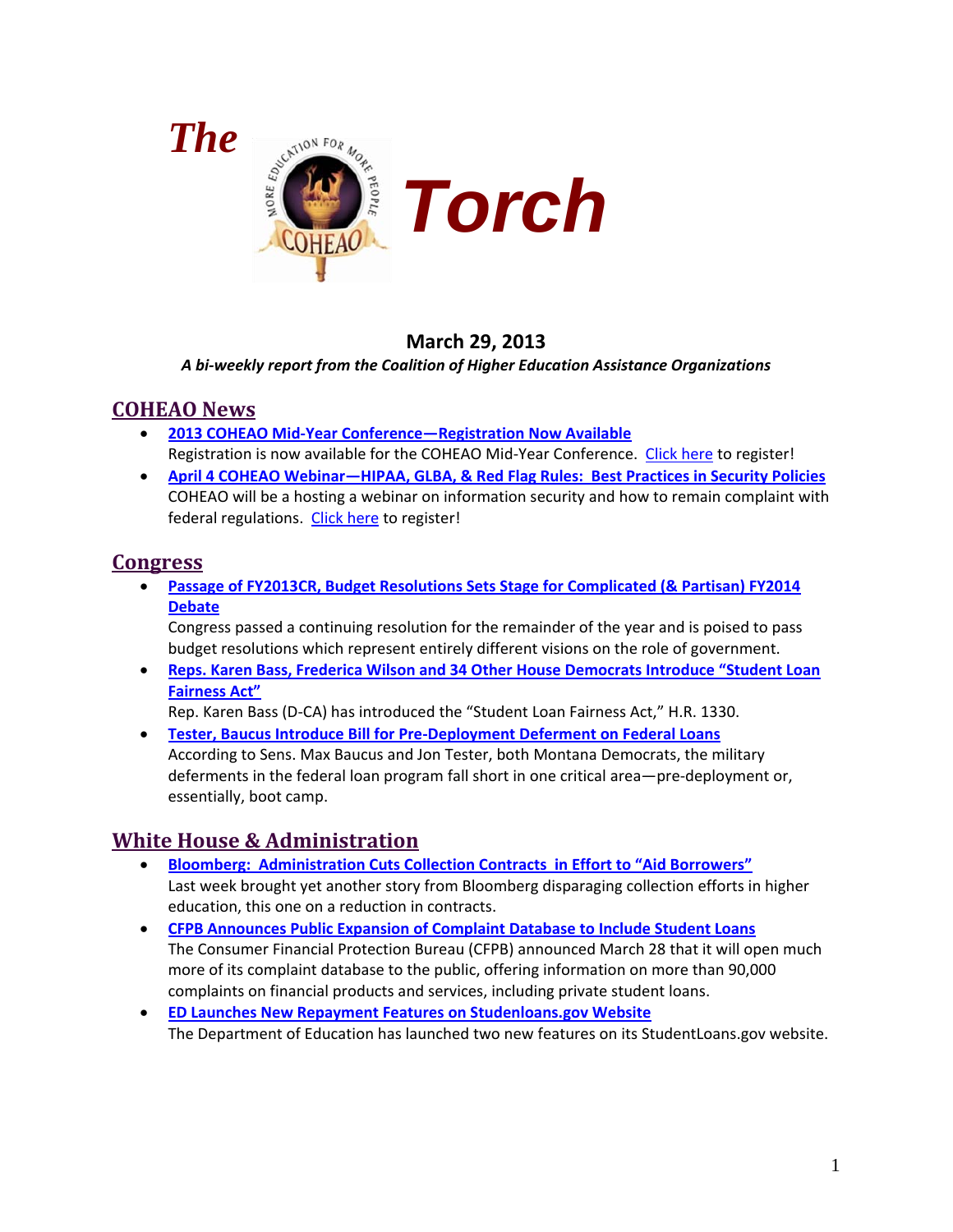• **[Treasury Department \(Officially\) Releases Report from President's Advisory Council on](#page-8-1)  [Financial Capability](#page-8-1)**

Though the document was presented to the President on January 29, the Treasury Department officially released the report of the President's Advisory Council on Financial Capability (PACFC) last week.

- **[Bergeron to CAP, Concerns over "Leadership Vacuum" in](#page-9-0) Higher Ed at Department Increasing** David Bergeron will be taking a job with the Center for American Progress and there are concerns over a leadership void in higher education at the Department.
- **[Department of Ed Loses in Court Again on Gainful Employment Rule](#page-10-0)** Rudolph Conteras, a US District Court Judge in Washington, DC, rejected the Department of Education's effort to continue with data collection while it continues to mull its options for an appeal of his first rejection of the "Gainful Employment" program measures and regulations.
- **[ED Offers Guidance on Competency-Based Higher Ed](#page-10-1)** Last week, the Department of Education published guidance on "direct assessment" or "competency-based" programs.

# **Industry News**

- **[TICAS Embroiled in Legal Battle with Department of Ed over Shireman Emails](#page-12-0)** Two organizations which have long been allies, the Obama Administration's Department of Education and The Institute for College Access and Success (TICAS), are stuck in a legal battle over the emails of Robert Shireman.
- **[Northern CA Public Radio Examines Student Debt & College Costs](#page-13-0)** "Forum with Michael Krasny," a program on KQED (Northern California public radio), recently devoted nearly an hour to the topic of student debt.
- **[Banks Ask for More Flexibility in Working With Private Loan Borrowers](#page-14-0)** The Consumer Bankers Association sent a letter to bank regulators on March 27 that asks them to allow banks more flexibility in offering private loan borrowers forbearances and graduated repayment plans.
- **Sallie Mae Announces [New Repayment Options for Its Private Loans](#page-15-0)** At the same time that banks were petitioning their regulators for more flexibility to work with private student loan borrowers having trouble making their loan payments, the largest private loan provider, Sallie Mae, announced new repayment options.
- **[Jesuit College Association Announces New Leader](#page-15-1)** The Association of Jesuit Colleges and Universities (AJCU) announced that Rev. Michael J. Sheeran, SJ will take over as president of the association April 1.
- **[Buehlmann Heads to Council on Graduate Schools](#page-16-0)** The Council of Graduate Schools (CGS) announced that Beth Buehlmann has been named the Council's Vice President for Public Policy and Government Relations.
- **[Inside Higher Ed Polls Parents on College, Finds Concerns over Costs, Outcomes](#page-16-1)** *Inside Higher Ed* released a survey of parents last week.

# **Attachments**

- **[COHEAO Commercial Members](#page-0-0)**
- <span id="page-1-0"></span>• **[Board of Directors](#page-1-0)**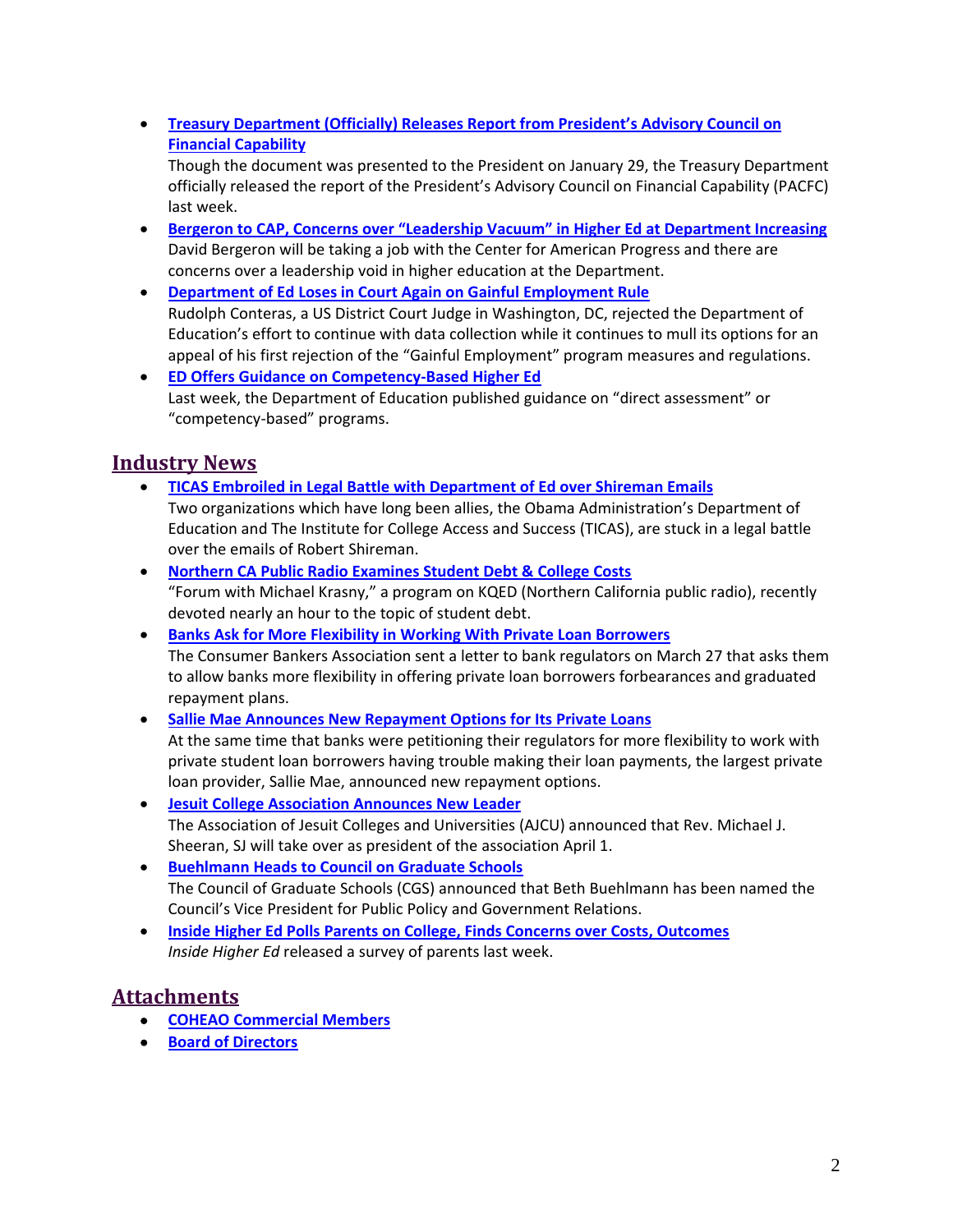# **COHEAO News**

### <span id="page-2-0"></span>**2013 COHEAO Mid-Year Conference—Registration Now Available**

Registration is now available for the COHEAO Mid-Year Conference. [Click here](https://netforum.avectra.com/eweb/DynamicPage.aspx?Site=COHEAO&WebCode=EventReg&evt_key=8d1f656e-3118-4bc3-bfdd-ea52b8349806) to register!

The conference is set for July 28-30, 2013 at the Hotel Monaco, the same location as the successful Mid-Year Conference in 2011—right downtown, in the Loop, a short distance from the famed Miracle Mile, the Navy Pier and many other attractions that make Chicago famous.

Most important, however, will be the comprehensive, useful agenda that will offer a tremendous amount of useful information for the attendees. The agenda will include reports on the latest activities that affect Perkins Loans and other campus-based accounts receivable, with emphasis on financial literacy programs, the Consumer Financial Protection Bureau and many other topics. A preliminary agenda and additional information will soon be available on the COHEAO website.

The hotel has offered a very favorable rate for Chicago of \$169 per night to COHEAO Conference delegates, so start planning your trip! The rates are available, subject to room availability, three days before and after the conference. The cut off to make reservations is **July 12, 2013**. Please call 1-800- 397-7661 and mention the group name "COHEAO Mid-Year Conference 2013" to get their special group rate. You can also make reservations online at:

[https://gc.synxis.com/rez.aspx?Hotel=26729&Chain=10179&arrive=7/28/2013&depart=7/31/2013&adu](http://mail.wpllc.net/exchweb/bin/redir.asp?URL=https://gc.synxis.com/rez.aspx?Hotel=26729%26Chain=10179%26arrive=7/28/2013%26depart=7/31/2013%26adult=1%26child=0%26group=12380602698) [lt=1&child=0&group=12380602698](http://mail.wpllc.net/exchweb/bin/redir.asp?URL=https://gc.synxis.com/rez.aspx?Hotel=26729%26Chain=10179%26arrive=7/28/2013%26depart=7/31/2013%26adult=1%26child=0%26group=12380602698)

## <span id="page-2-1"></span>**April 4 COHEAO Webinar—HIPAA, GLBA, & Red Flag Rules: Best Practices in Security Policies**

Information security is a hot topic in the news and within the financial aid and student lending communities. COHEAO is pleased to announce it will be a hosting a webinar on this topic and how to remain complaint with federal regulations regarding the protection of personally identifiable information. [Click here](https://netforum.avectra.com/eweb/DynamicPage.aspx?Site=COHEAO&WebCode=EventDetail&&evt_key=b659438b-7a59-4e46-be1c-b75c620f985c) to register.

Set for Thursday, April 4 from 2:00 PM-3:30 PM ET, this COHEAO Webinar, "HIPAA, GLBA & Red Flags Rules: Best Practices in Security Policies," will assist schools and their vendors alike in remaining compliant with the three main regulations pertaining to protecting the information of students.

With three sets of regulations, those pertaining to information security—the Health Insurance Portability and Accountability Act (HIPAA), the Gramm-Leach-Bliley Act (GLBA), and the FTCs Red Flag Rules—there are several requirements for schools, or anyone dealing with consumer information, must follow in order to remain compliant. In many cases, each individual violation of these rules carries a penalty, and when dealing with data, these individual violations can multiply rapidly. Importantly, many of these laws have ongoing education requirements and this webinar can serve to document such an effort, so this is certainly an event you will not want to miss.

Jeane Olson, Director of Student and Departmental Account Services, Northern Arizona University; Carl Perry, Senior Vice President, Progressive Financial Services, Inc. (and COHEAO Vice President); and Cindy Schick, Vice President for Business Development at NCC Business Services will provide this presentation. With each covering a different aspect of compliance and offering various "tricks of the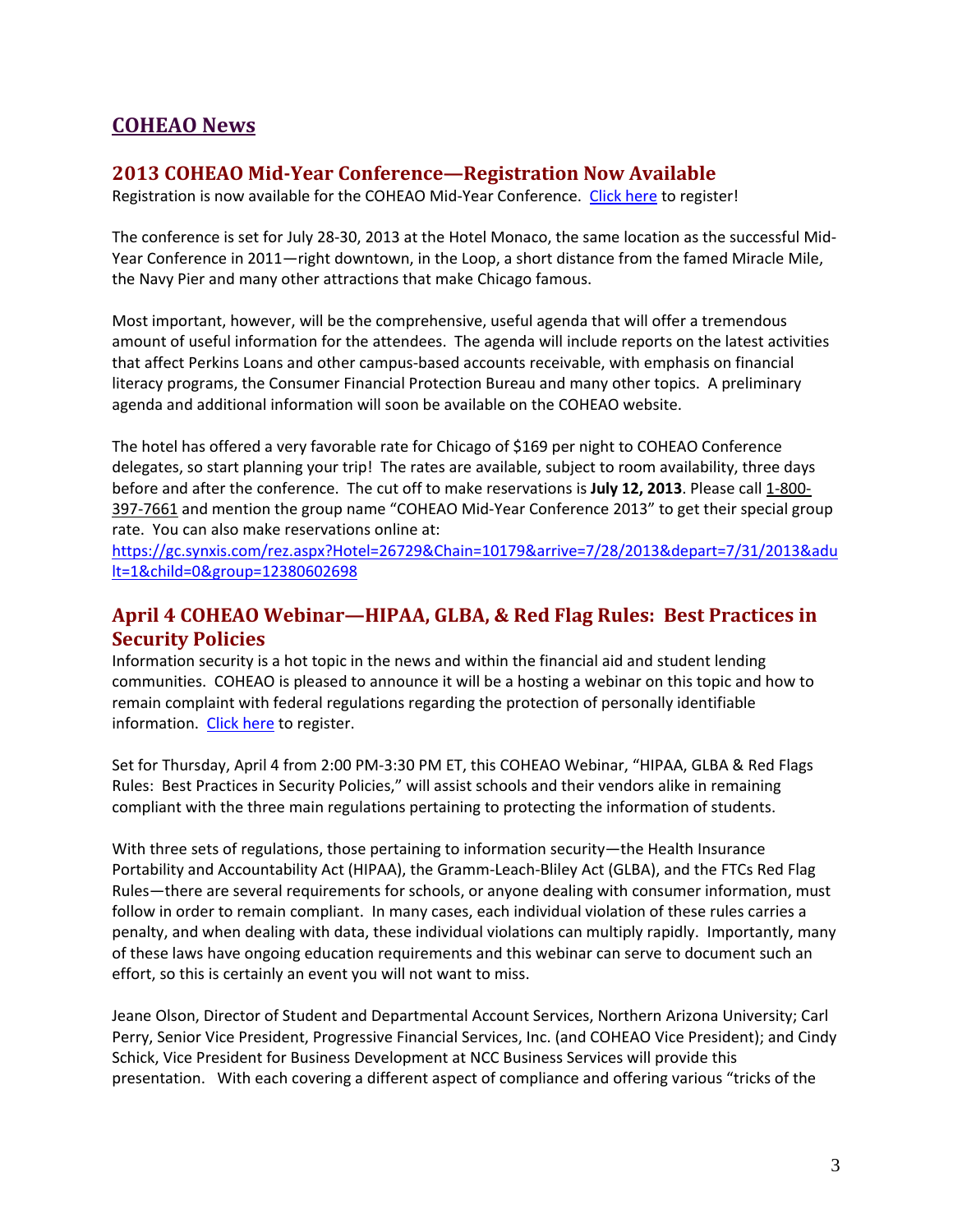trade," this webinar will provide you with a knowledge base to not only ensure compliance, but to also better protect your students and customers' information. [Register](https://netforum.avectra.com/eweb/DynamicPage.aspx?Site=COHEAO&WebCode=EventDetail&&evt_key=b659438b-7a59-4e46-be1c-b75c620f985c) today!

#### **EVENT INFO**

- **What: COHEAO Webinar, "HIPAA, GLBA & Red Flag Rules: Best Practices in Security Policies "**
- **When: Thursday, April 4, 2:00 PM Eastern Time**
- **Costs: \$49 for COHEAO members/\$99 non-members**
- **Registration/Information: [http://www.coheao.com/conference-events/upcoming](http://www.coheao.com/conference-events/upcoming-events/webinars/)[events/webinars/](http://www.coheao.com/conference-events/upcoming-events/webinars/)**

If you would like additional information on this webinar, please contact Wes Huffman [\(whuffman@wpllc.net,](mailto:whuffman@wpllc.net) 202.289.3910)

# **Congress**

## <span id="page-3-0"></span>**Passage of FY2013CR, Budget Resolutions Sets Stage for Complicated (& Partisan) FY2014 Debate**

Last week, the House passed the continuing resolution (CR) to fund the government for the rest of FY2013 by a margin of 318-109. The continuing resolution cleared the Senate the previous day by a vote of 73-26. The Department of Education, like most agencies, will be funded at FY2012 levels then cut as required under sequestration.

The final bill includes an amendment from Sen. James Inhofe (R-OK) which directs the Department of Defense to fully fund the Tuition Assistance Programs for active duty soldiers, subject to the sequestration cut. Funding for these programs will come from other parts of the Defense budget. The Army, Air Force and Navy subsequently announced that they have re-opened the programs by reprogramming funds from other accounts.

The final bill also includes provisions which allow Javits Fellowship recipients in the Graduate Assistance in Areas of National Need program to receive their final year of funding. The two programs had been consolidated and roughly 100 fellowship recipients were caught in the middle. The FY2013 CR will allow them to complete these fellowships.

The passage of the spending bill for the remainder of the federal fiscal year, which ends on September 30, averts the possibility of a government shutdown in the near term. However, a rigorous spending debate over FY2014 and beyond will continue to be a major theme throughout the rest of this year.

In addition to passing the CR, the House passed the Congressional Budget Resolution (H.Con.Res. 25, aka the "Ryan Budget") before departing for a recess around the Easter holiday. The Resolution, authored by Budget Committee Chairman Paul Ryan (R-WI) passed on a largely party line vote of 221-207. All House Democrats voted against the measure because it cut too much and 10 Republicans voted against it because it did not cut enough. Four Members of Congress, one Republican and three Democrats, did not vote.

The Senate has begun debate on its version of the Budget Resolution (aka the "Murray Budget.") Debate is expected to continue throughout the week on the measure introduced by Budget Committee Chairwoman Patty Murray (D-WA), with votes on amendments to the resolution (the "vote-a-rama")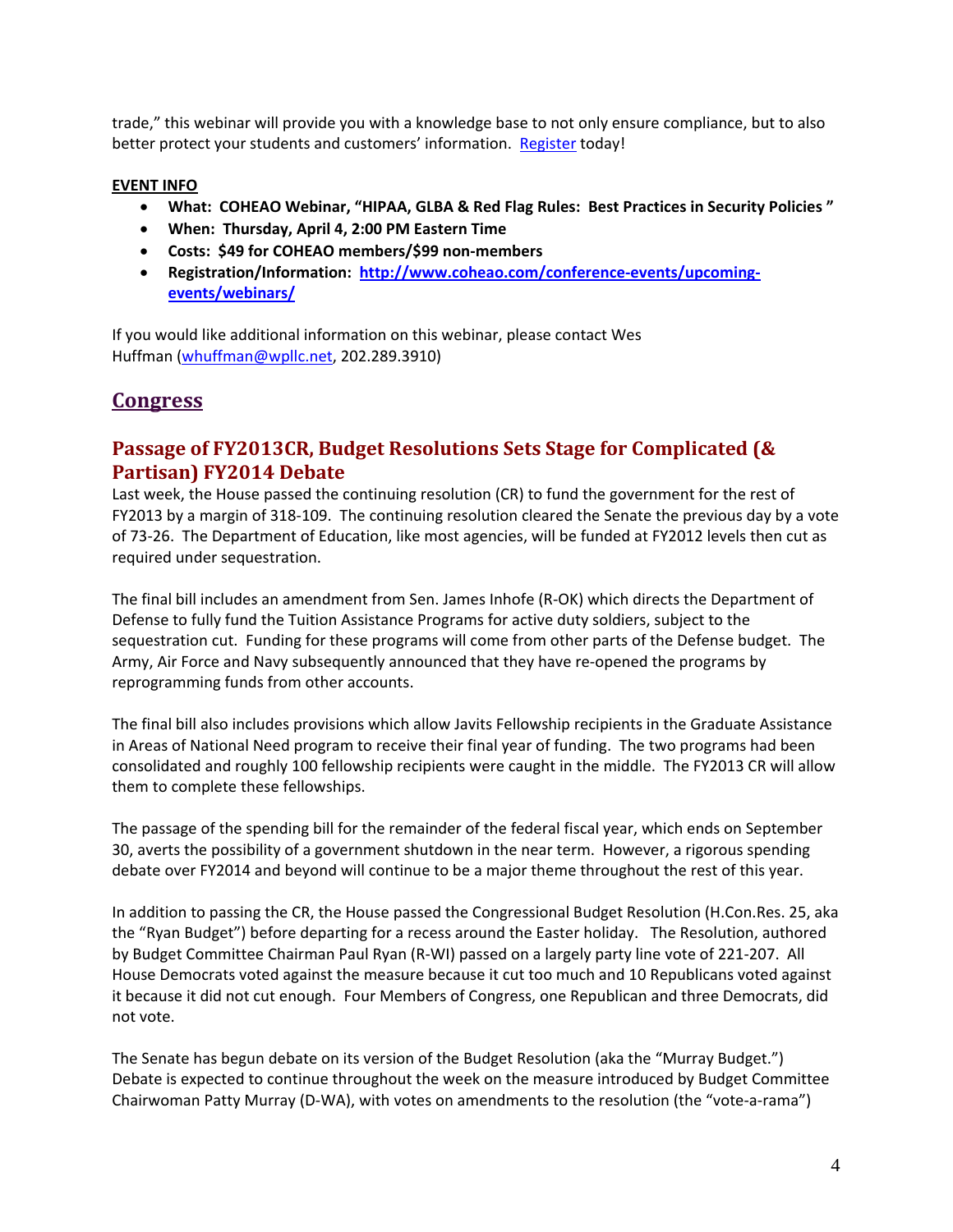expected to be completed late today. In the end, the Senate Resolution is also expected to pass on a largely party line vote with all or almost all Republicans opposed.

Needless to say, the scenario for FY 2014 is off to a complicated start. President Obama has not yet sent his budget proposal to the Congress – it is now expected April 8. That is usually the first step in the process. The House adopted a budget resolution yesterday that cuts spending well below the agreed upon caps in order to balance the budget in 10 years. Though a budget resolution is just an outline without force of law, the Ryan plan only works if Medicare is converted to a voucher program; Medicaid is converted to a block grant; and all domestic accounts are drastically reduced.

The Senate budget resolution provides funding at the previously agreed upon level contained in the Budget Control Act (signed into law in 2011), calling for new revenues from tax reform and closing loopholes and does not try to eliminate the deficit. It protects education, healthcare and other safety net spending. Though a conference committee will meet to try to agree upon a common plan, the chasm between these two proposals is enormous. They represent entirely different visions about just how big and how helpful the federal government needs to be.

### <span id="page-4-0"></span>**Reps. Karen Bass, Frederica Wilson and 34 Other House Democrats Introduce "Student Loan Fairness Act"**

Rep. Karen Bass (D-CA) has introduced the "Student Loan Fairness Act," H.R. 1330. Rep. Frederica Wilson (D-FL) was a named cosponsor, and in all, the bill includes 35 cosponsors, all House Democrats. Below is a summary from Bass' press office:

*This new legislation will be a combination of two bills from the 112th Congress: Rep. Hansen Clarke's Student Loan Forgiveness Act (H.R. 4170), as well as The Graduate Success Act (H.R. 5895).*

*This legislation would establish a new "10-10" standard for student loan repayment as the new standard repayment plan. In the "10-10" plan, an individual would be required to make ten years of payments at 10% of their discretionary income, after which, their remaining federal student loan debt would be forgiven.*

*The Student Loan Fairness Act would also combat crushing interest rates of public and private loans by capping federal interest rates at 3.4% and allowing existing borrowers whose educational loan debt exceeds their income to convert their private loan debt into federal Direct Loans, then enrolling their new federal loans into the 10/10 program.*

*This bill works to jumpstart the economy and adds to the public service workforce by rewarding students who enter public service professions and work in underserved communities with a reduced period for loan forgiveness.*

*The Student Loan Fairness Act also sends a lifeline to student borrowers who have fallen on difficult times. The bill seeks to ensure that no one will be pushed into poverty because of illness or loss of their job and extends interest-free deferments to unemployed borrowers of unsubsidized federal student loans and those enrolled in the "10-10" repayment plan. It also seeks to replace the current, 10 year "Standard Repayment Plan" for the full amount of the loan balance with the "10-10" plan as the default repayment option for borrowers entering repayment.*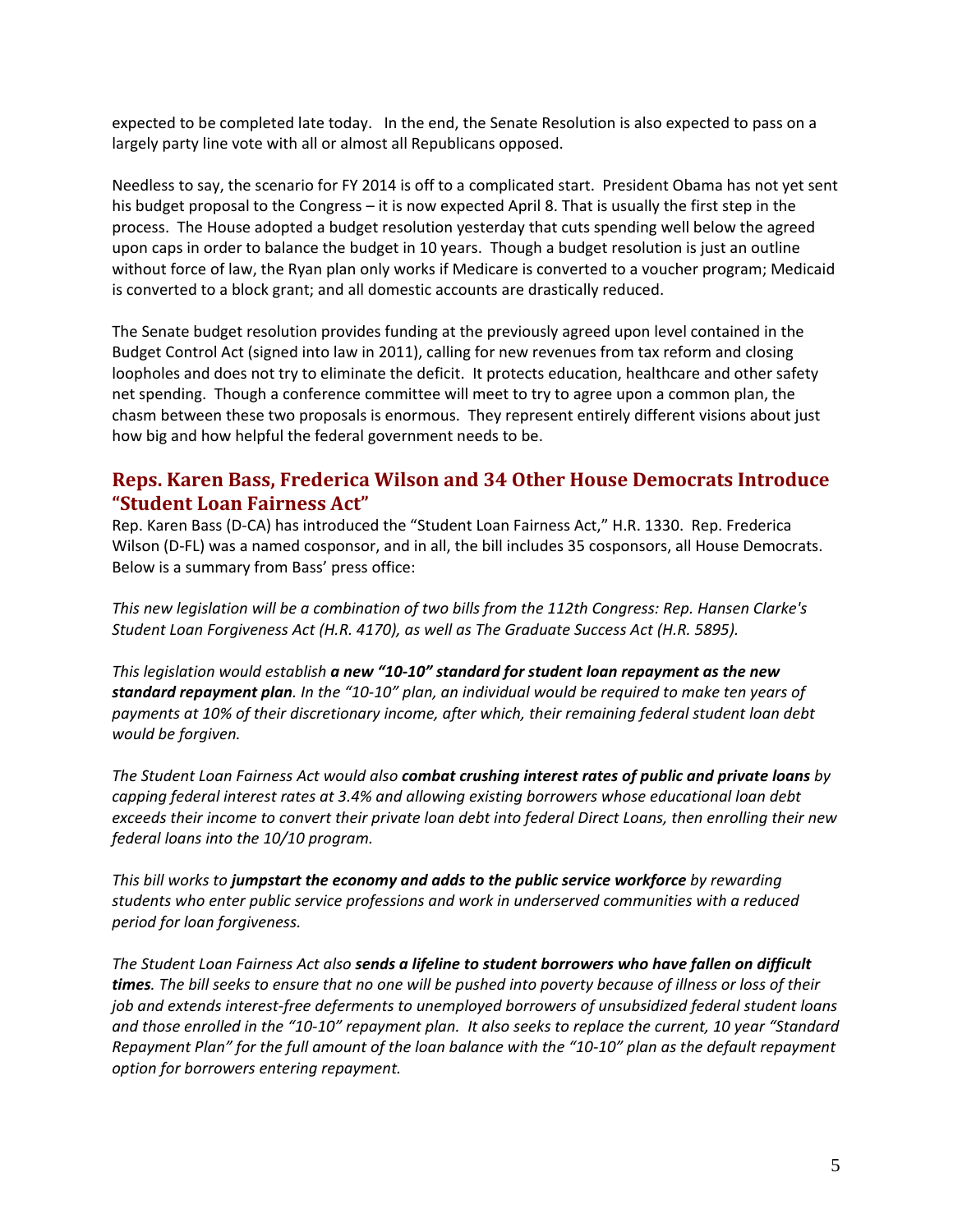*The final component of the legislation promotes financial responsibility in higher education and incentivizes students to be mindful of educational costs and for colleges and universities to control tuition increases.*

H.R. 1330's prospects for passage are thought to be minimal due to the governmental costs probably associated with the bill but it could influence the debate on Higher Education reauthorization as that unfolds.

Additional information on the legislation is available online: **[http://bass.house.gov/bill/student-loan](http://bass.house.gov/bill/student-loan-fairness-act)[fairness-act](http://bass.house.gov/bill/student-loan-fairness-act)**

<span id="page-5-0"></span>**Tester, Baucus Introduce Bill for Pre-Deployment Deferment on Federal Loans**  According to Sens. Max Baucus and Jon Tester, both Montana Democrats, the military deferments in the federal loan program fall short in one critical area—pre-deployment or, essentially, boot camp. *The Missoulian* reports:

*Natalie Jennings' son left for the Marine Corps Recruit Depot in San Diego in 2011 for 10 weeks of boot camp.*

*Before his departure, the aspiring Marine had attended North Dakota State University before transferring to Montana State University Billings. He'd accumulated three years in student loan debt and the payments were coming due.*

*The problem was that while in Marine Corps boot camp, he had no means to pay the bill. And the Department of Education – adhering to current law – had no way of forbearing the Marine's debt until a later date.*

*"He had no ability to take care of what he needed to take care of," said Jennings, a single mother living in Logan. "I had to go take a second job at night so I could pay his student loans while he was in boot camp, so it wouldn't ruin his credit."*

*Frustrated with current policies, Jennings contacted the Department of Education looking for help. Without success, she began writing letters, suggesting that the regulations on student loans were unfair to the nation's service members, including her son.*

*Sens. Jon Tester and Max Baucus, D-Mont., agreed, and on Thursday they introduced their Service Member Student Loan Relief Act to help future veterans avoid similar situations.*

*Under current law, borrowers of student loans offered through the Department of Education who are called to active duty during wartime or a national emergency, can defer their payments.*

*The law also allows service members to defer payments for 180 days after the demobilization process a point when the military operation officially concludes.*

*But current policies neglect the pre-mobilization phase. Tester, who serves on the Senate Armed Services Committee, said the new legislation, Senate Bill 634, takes into account the disruption that relocation and predeployment training can have on service members.*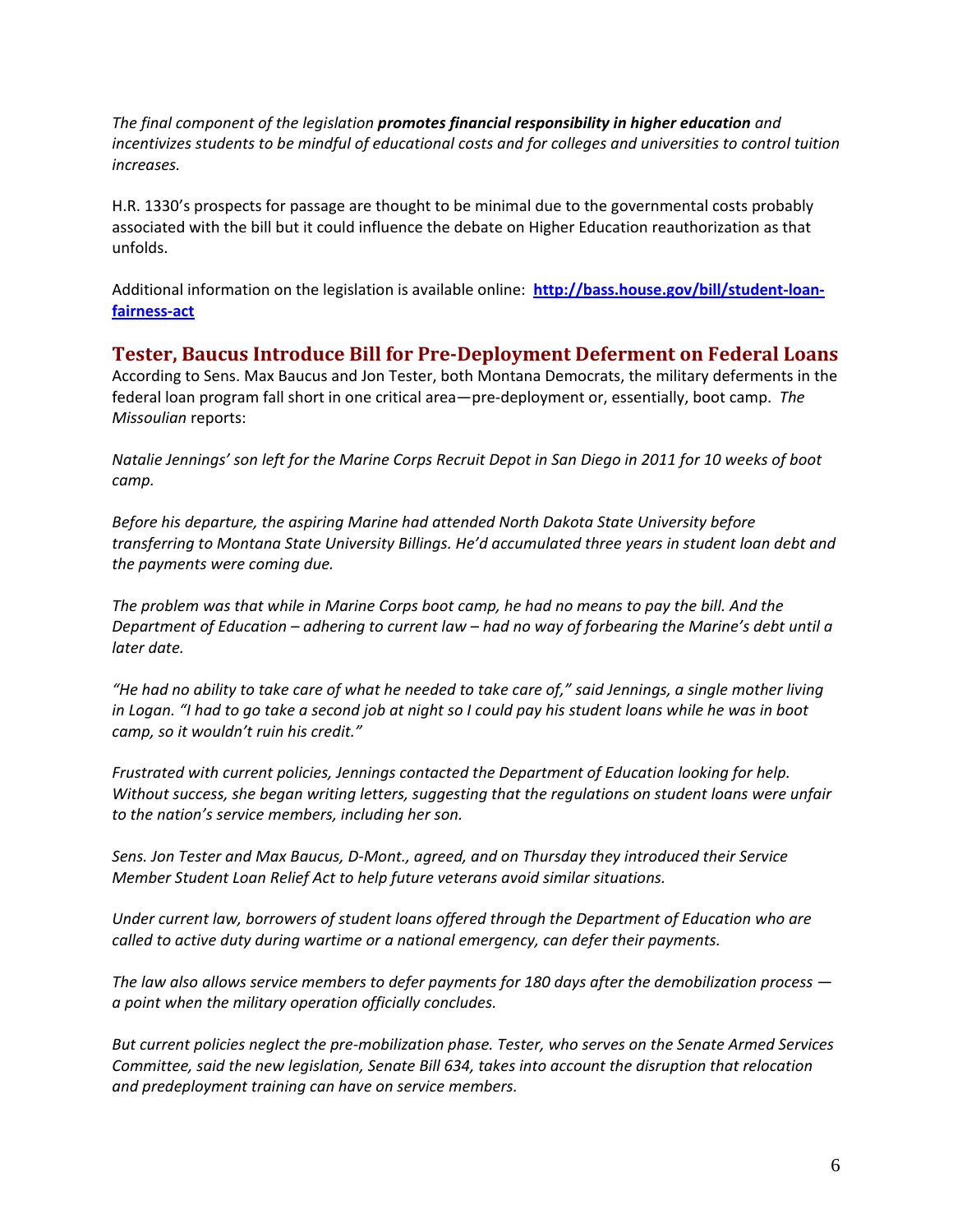In its current form, the Tester-Baucus legislation would allow for a deferment from the time they receive alert orders up to 180 days before the first day of service.

The full article, as well as the text of the legislation, is available online: **[http://m.missoulian.com/service-members-student-loan-relief-act/pdf\\_b57ca54a-927b-11e2-8ae4-](http://m.missoulian.com/service-members-student-loan-relief-act/pdf_b57ca54a-927b-11e2-8ae4-0019bb2963f4.html?mobile_touch=true) [0019bb2963f4.html?mobile\\_touch=true](http://m.missoulian.com/service-members-student-loan-relief-act/pdf_b57ca54a-927b-11e2-8ae4-0019bb2963f4.html?mobile_touch=true)**

# **White House and Administration**

## <span id="page-6-0"></span>*Bloomberg:* **Administration Cuts Collection Contracts in Effort to "Aid Borrowers"**

John Hechinger, a reporter for *Bloomberg News*, wrote another of a series of articles painting collection of federal student loans in negative light. The latest was on a change in the Department of Education contracts for collecting defaulted federal loans that reduced agency commissions. Excerpts from the story are below:

*Under Education Department contracts, collection companies rehabilitate a defaulted loan by getting a borrower to make nine payments in 10 months.* 

*The law mandates no minimum payment for a borrower to enter a rehabilitation program, and collection companies may take borrowers' finances into account.* 

*Yet, under the old contract, the companies received a much higher commission if borrowers made a minimum payment of 0.75 percent to 1.25 percent of the loan each month, depending on its size.* 

*For example, a \$20,000 loan would require payments of about \$200 a month for the collection company to get its full commission. Then, the collector would receive 16 percent of the loan amount -- or \$3,200. If the payment fell below that figure, the collector got an administrative fee of \$150.* 

*That differential provided an incentive for collectors to insist on the amount triggering the commission and fail to tell borrowers they could pay less, [the National Consumer Law Center's Patricia] Yu said. Under the new contract, borrowers with high debts and low incomes could get back on track while making payments of as little as \$5 a month, while collectors could still make their commission.* 

*The new commission schedule is part of an Obama administration effort to give borrowers a break as student loan debt surpassed \$1 trillion amid skyrocketing tuition costs. As of last year, 5.7 million student-loan borrowers were in default, generally meaning they have failed to make payments for 270 days or more.* 

*…*

*The Education Department wants to provide "flexible repayment options" while maintaining "a reasonable balance between borrower and taxpayer interests," spokesman Chris Greene said in an email.* 

*Twenty-two collection companies work directly for the Education Department…Most of the same outfits have contracts with state guarantee agencies that also chase student-loan borrowers on the*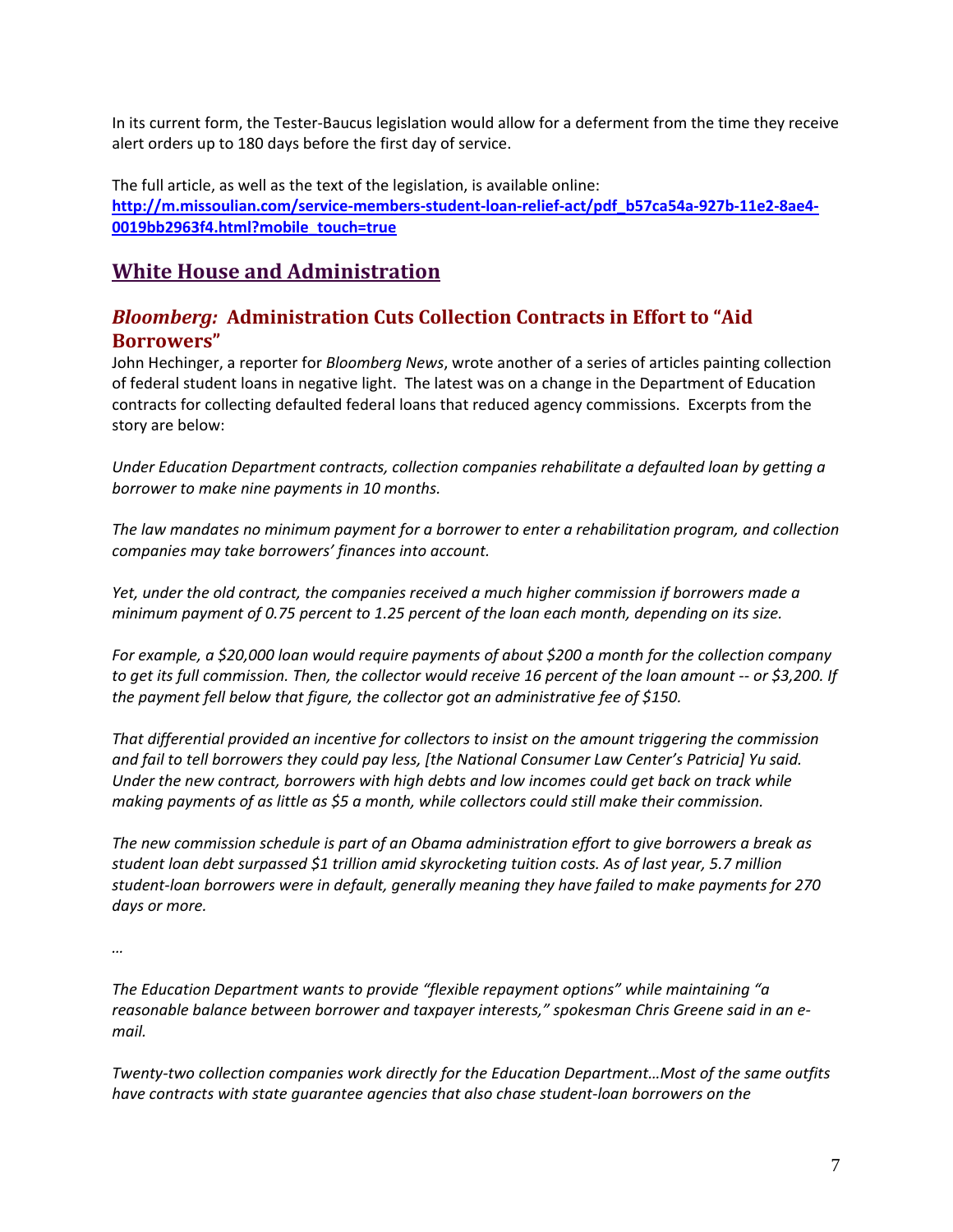*government's behalf. The contract change applies only to collectors working directly for the federal government.* 

*Former debt collectors told Bloomberg News they worked in a "boiler-room" environment, where they could earn bonuses of thousands of dollars a month, restaurant gift cards and even trips to foreign resorts if they collected enough from borrowers. In the year ended in September 2011, the department received 1,406 complaints against the debt collectors it hires, up 41 percent from the year before.* 

*Debt collection companies said they follow federal laws and use all available tools to recover money for taxpayers, helping to make sure future college students have access to financial aid. The companies helped the Education Department recover \$13.1 billion in defaulted loans during the year ended Sept. 30.* 

The full story is available online: **[http://www.bloomberg.com/news/2013-03-19/obama-cuts-student](http://www.bloomberg.com/news/2013-03-19/obama-cuts-student-debt-collector-commissions-to-aid-borrowers.html)[debt-collector-commissions-to-aid-borrowers.html](http://www.bloomberg.com/news/2013-03-19/obama-cuts-student-debt-collector-commissions-to-aid-borrowers.html)**

## <span id="page-7-0"></span>**CFPB Announces Public Expansion of Complaint Database to Include Student Loans**

The Consumer Financial Protection Bureau (CFPB) announced March 28 that it will open much more of its complaint database to the public, offering information on more than 90,000 complaints on financial products and services, including private student loans.

"By sharing these complaints with the public, we are creating greater transparency in consumer financial products and services," said CFPB Director Richard Cordray at a field hearing in Des Moines, Iowa, where he announced the expansion of the CFPB Consumer Complaint Database. "The database is good for consumers and it is also good for honest businesses. We believe the marketplace of ideas can do great things with this data."

According to the CFPB, the publicly available database is expanding from about 19,000 credit card complaints to more than 90,000 complaints on mortgages, student loans, bank accounts and services, other consumer loans, and credit cards.

The database allows the public to see what consumers complained about and why, as well as how and when the company in question responds. It has more than one million data points, covering approximately 450 companies. It includes the type of complaint, the date of submission, the consumer's ZIP code, and the company that the complaint concerns. The database also includes information about the actions taken on a complaint by those companies – whether the company's response was timely, how the company responded, and whether the consumer disputed the company's response. A consumer's identity and other personal information is not included in the data.

The database allows users to easily track, sort, search, and download information. The data is also available via API (application programming interface), which allows developers to build applications, conduct analyses, and perform research. Consumers can build their own visualizations, charts and graphs. The data can also be embedded on other websites and shared through social media. The live database updates daily.

The full announcement can be found here: [http://www.consumerfinance.gov/pressreleases/consumer](http://www.consumerfinance.gov/pressreleases/consumer-financial-protection-bureau-releases-largest-collection-of-federal-consumer-financial-complaint-data/)[financial-protection-bureau-releases-largest-collection-of-federal-consumer-financial-complaint-data/](http://www.consumerfinance.gov/pressreleases/consumer-financial-protection-bureau-releases-largest-collection-of-federal-consumer-financial-complaint-data/) .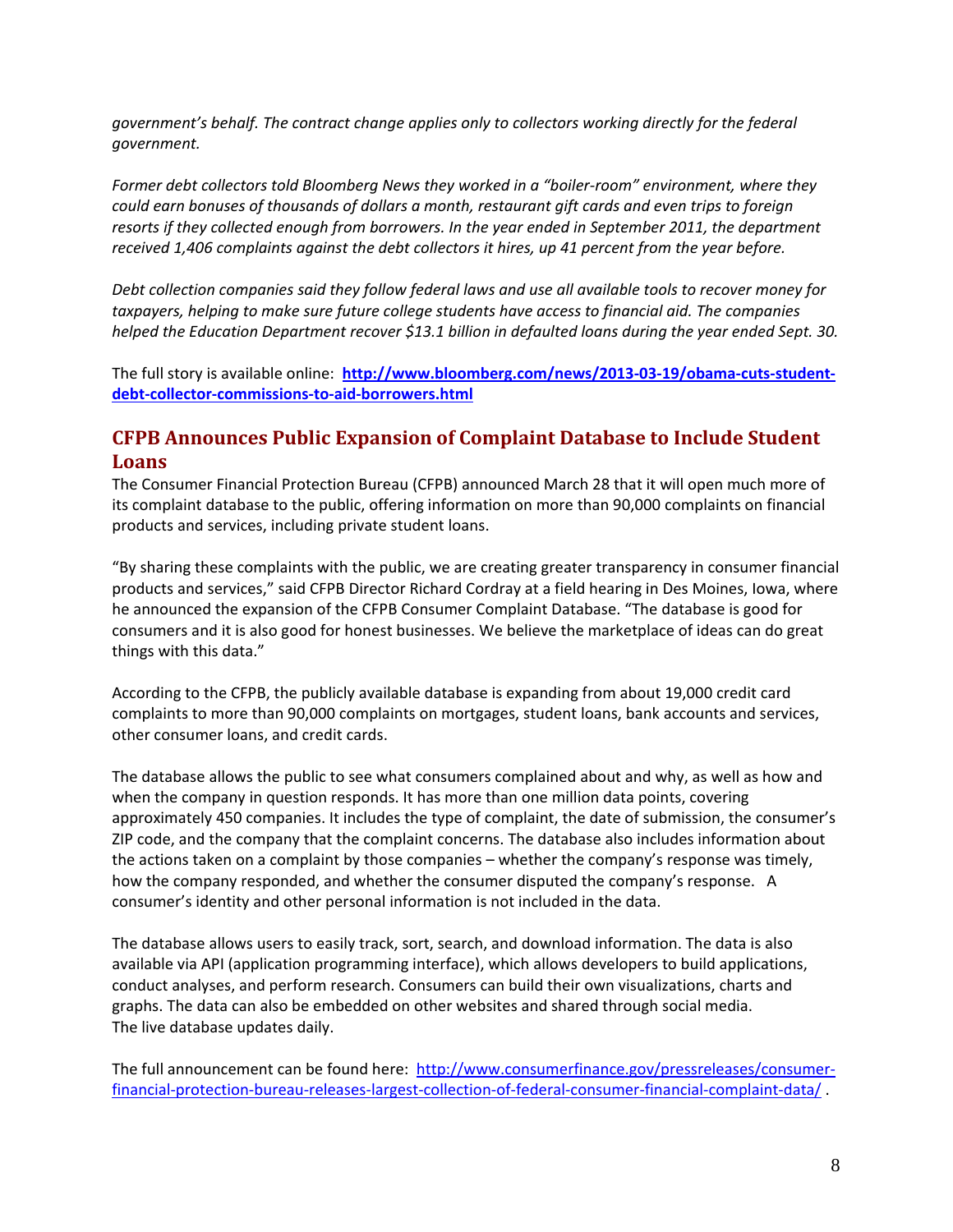#### <span id="page-8-0"></span>**ED Launches New Repayment Features on Studenloans.gov Website**

The Department of Education has launched two new features on its StudentLoans.gov website: a "Complete Counseling" webpage and a new "Repayment Estimator" that lets borrowers compare what their monthly payment amounts would likely be across all seven repayment plan options.

Both features are part of the Obama Administration's ongoing effort to make college costs more transparent and help students make informed decisions at every step of the process – from selecting a postsecondary institution to financing their education to repaying their loans.

The announcement builds on the Education Department's previous initiatives to carry out the Presidential Memorandum of June 7, 2012, which called on the Secretaries of Education and the Treasury to improve information available to borrowers about their student loan repayment options. Last July, the Department unveiled the Financial Awareness Counseling Tool (FACT) – an interactive loan counseling tool that covers topics ranging from managing a budget to avoiding default. The Complete Counseling Web page combines a number of resources, including FACT, into one comprehensive site.

The Education Department has already begun to receive feedback on the Complete Counseling site, and it is planning to release an upgraded version later this year. Federal student loan borrowers can access both of the new resources today by signing in to their accounts at StudentLoans.gov.

### <span id="page-8-1"></span>**Treasury Department (Officially) Releases Report from President's Advisory Council on Financial Capability**

Though the document was presented to the President on January 29, the Treasury Department officially released the report of the President's Advisory Council on Financial Capability (PACFC) last week.

The report covers many of the challenges and opportunities in financial capability. Further, it clearly defines "financial capability"—as opposed to "financial education" or "financial literacy"—by the "threelegged stool" approach. According to the report, "financial capability" consists of the following three "legs":

*1) Financial education (formal and informal) that delivers the basic understanding; 2) Regulation and consumer protection that assure some minimal ability to rely on available products and services; and* 

*3) Thoughtful design of options – what behavioral economics has come to call "choice architecture" – in a way that facilitates the successful application of what has been learned.* 

The Council had four subcommittees—Youth, Partnerships, Underserved and Community Empowerment, and Research and Evaluation. Though higher education received relatively little specific attention, there are portions of the document which will be most useful for campus-based financial educators.

The Youth Subcommittee was one of the most active on the Council. In addition to the development of two websites aimed at young people [\(www.moneyasyourgrow.gov\)](http://www.moneyasyourgrow.gov/) and a yet-to-be launched website for implementing these programs into everyday curricula [\(www.moneyasyoulearn.gov\)](http://www.moneyasyoulearn.gov/), the Department of Education is attempting to implement the recommendation of a public service campaign on Title IV availability and information surrounding [www.studentaid.gov.](http://www.studentaid.gov/)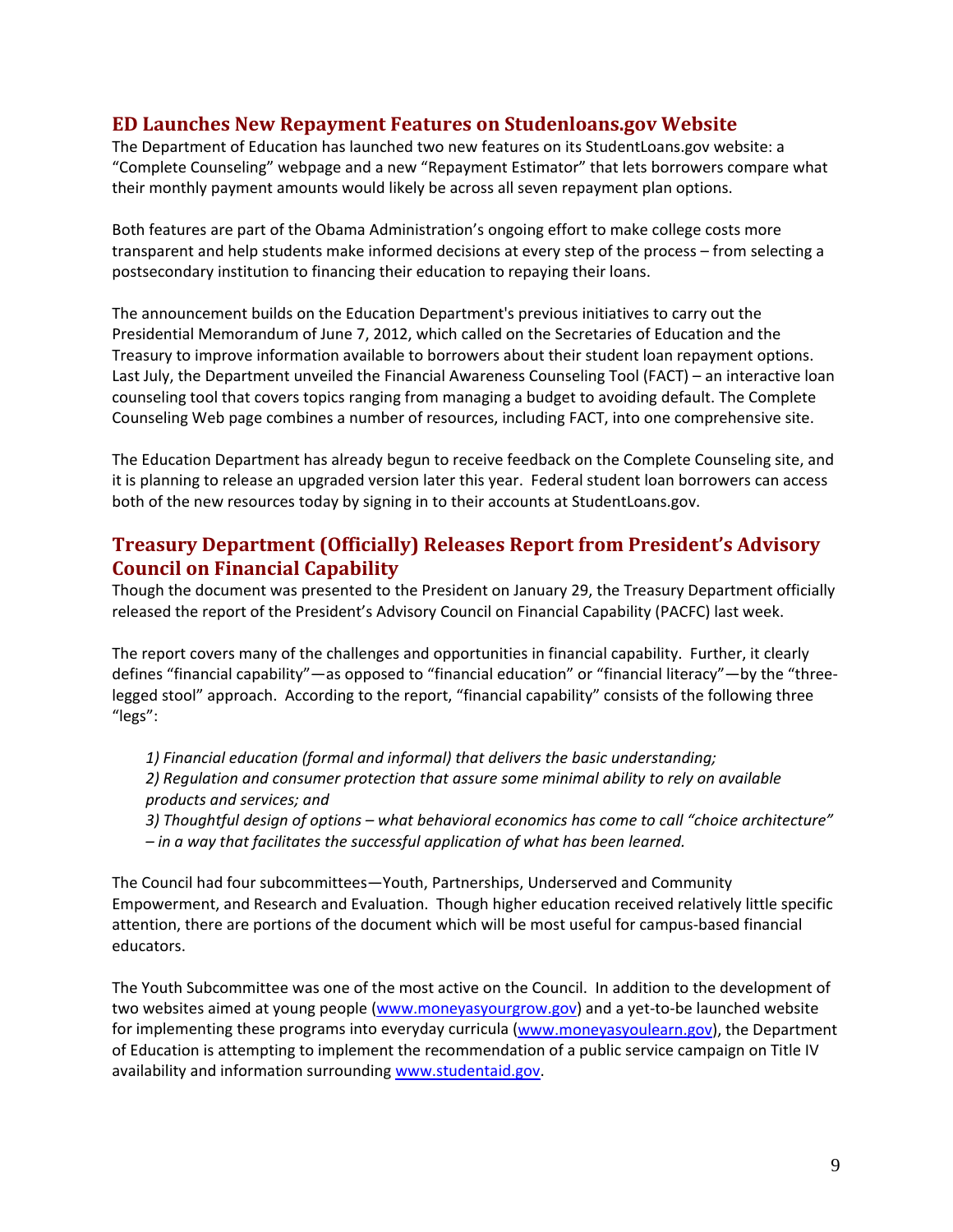The report also speaks to the question of efficacy—noting there are numerous financial education providers, but very few assurances their programs "work." Accordingly, the report recommends that Treasury develop a "What Works" for financial capability similar to the efforts of the Department of Education. It also calls for additional research in this area.

"The report emphasizes the importance of research and the need to establish a baseline understanding of financial knowledge, particularly among young people. Financial education will not be successful unless we have a rigorous evaluation of metrics and testing to determine what actually works to change financial behavior. Last year, the Department of Education funded the Program for International Student Assessment (PISA) financial literacy module. PISA is the first ever international examination of high school students' financial knowledge. The results, to be released next year, will give us a baseline picture of what high school students know about personal finance, and it will help us understand how our youth compare to their peers around the world," Deputy Assistant Secretary Melinda Kolde wrote in a blog post announcing the report.

In its role chairing the Financial Literacy and Education Commission (FLEC), a collection of 21 government agencies with ties to financial literacy and education, Treasury is expected to take the lead in coordinating efforts across multiple agencies on these issues.

- Kolde's blog post is available online: [http://www.treasury.gov/connect/blog/Pages/President%E2%80%99s-Advisory-Council-on-](http://www.treasury.gov/connect/blog/Pages/President%E2%80%99s-Advisory-Council-on-Financial-Capability-Releases-Final-Report.aspx)[Financial-Capability-Releases-Final-Report.aspx](http://www.treasury.gov/connect/blog/Pages/President%E2%80%99s-Advisory-Council-on-Financial-Capability-Releases-Final-Report.aspx)
- The full report is available online: <http://www.treasury.gov/connect/blog/Documents/PACFC%20Final%20Report%202013.PDF>

# <span id="page-9-0"></span>**Bergeron to CAP, Concerns over "Leadership Vacuum" in Higher Ed at Department Increasing**

David Bergeron, a career Department of Education employee with 35 years experience currently servicing as Acting Assistant Secretary for Postsecondary Education, will be taking a job with the Center for American Progress.

Bergeron's move comes on the heels of several key departures by the political staff at the Department as well as a year after his long-time colleague, Dan Madzelan, also retired. The *Chronicle of Higher Education* noted the lack of leadership at ED. An excerpt is below:

*When Mr. Bergeron leaves, the department will be short a deputy under secretary (Georgia Yuan left in December), two assistant secretaries (Mr. Bergeron and Ms. Martin), and a deputy assistant secretary for postsecondary education (also Mr. Bergeron). The agency has lacked a leader on community-college issues for more than a year, since Frank Chong left to become president of Santa Rosa Junior College.*

*Second-tier staff members who might have moved up are also moving on. Ajita Talwalker, a senior policy adviser who formerly worked at the Institute for College Access and Success, is reportedly replacing Zakiya Smith as the White House's top higher-education adviser, after Ms. Smith left for the Lumina Foundation. And Ben Miller, another policy adviser who worked with Ms. Martin, is returning to his roots at the New America Foundation.*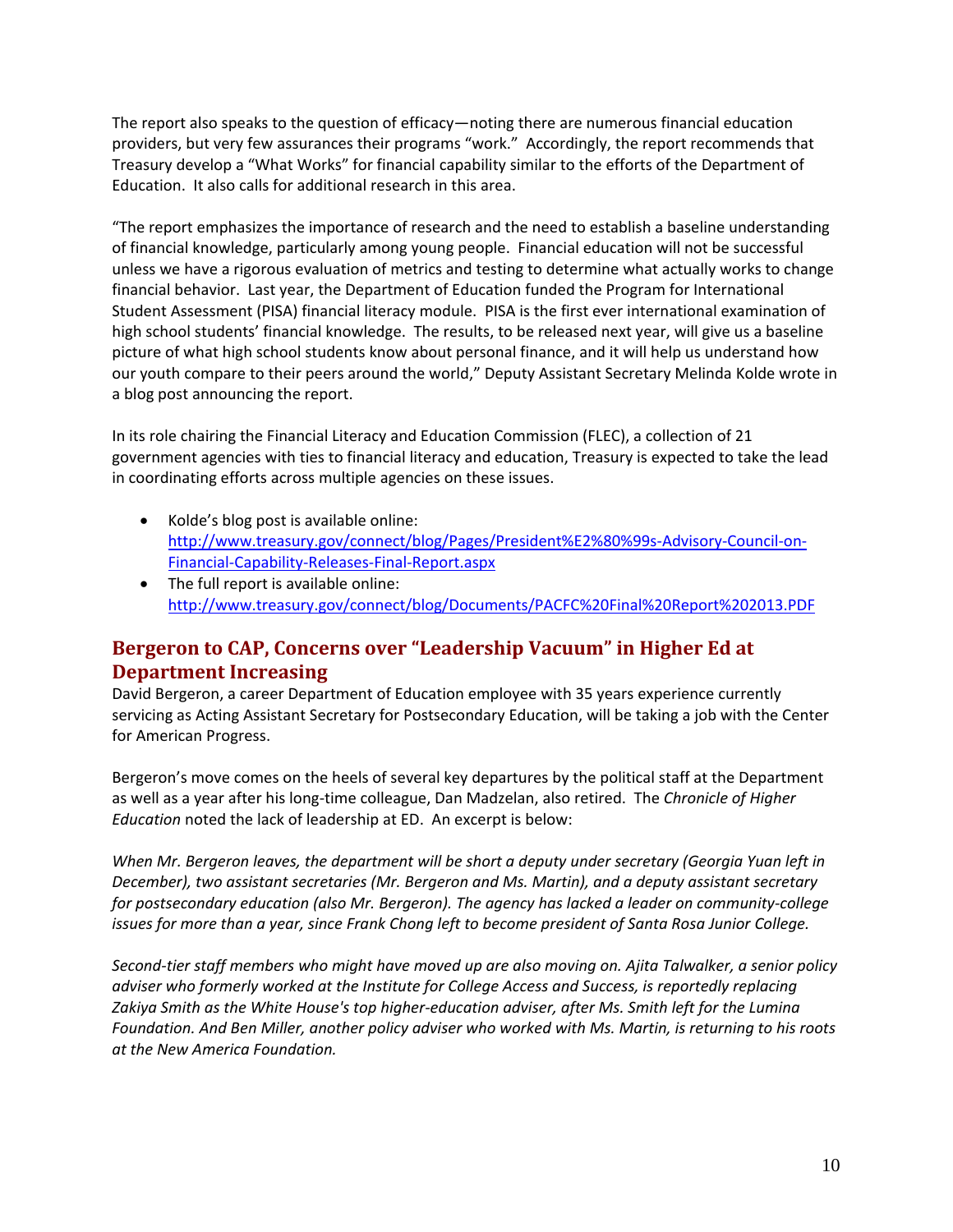*The department's statistics arm has also lost several key employees, including Elise Miller, a postsecondary-program director who went to the Bill & Melinda Gates Foundation, and Thomas Weko, an associate commissioner for postsecondary studies who moved to another office at the department.*

*Meanwhile, Robert Gordon, who oversaw education issues at the Office of Management and Budget before becoming its executive associate director in 2011, has left for the Brookings Institution.*

*The good news, at least according to fans of President Obama's postsecondary agenda: James Kvaal, who helped lead a crackdown on for-profit colleges, is set to return to the White House, reportedly as a deputy director of the Domestic Policy Council. Mr. Kvaal, who replaced Robert Shireman as deputy under secretary in 2010, left a little over a year later to work on the Obama re-election campaign.*

The full article is available online: **<http://chronicle.com/article/Exodus-of-Key-Officials-at/138091/>**

### <span id="page-10-0"></span>**Department of Ed Loses in Court Again on Gainful Employment Rule**

Rudolph Conteras, a US District Court Judge in Washington, DC, rejected the Department of Education's effort to continue with data collection while it continues to mull its options for an appeal of his first rejection of the "Gainful Employment" program measures and regulations.

Last year, Conteras struck down portions of the Gainful Employment regulations in ruling on a complaint brought by the Association of Private Sector Colleges and Universities (APSCU). In that ruling, Conteras said the Department's loan repayment metric under GE was defined arbitrarily and, since all three requirements—loan repayment and two debt to income metrics—are intertwined, the full package of reporting and enforcement requirements could not move forward.

In response, the Department filed a motion to amend (not an appeal), to seek to continue collecting data and enforce other parts of the regulations. In this motion, the Department said it would not include any additional "identifiable student information" in this data collection. However, Conteras ruled the continued data collection efforts would be in violation of the last reauthorization of the Higher Education Act (HEA), which in 2008 prohibited the creation of a "student-unit record system."

Privacy advocates and virtually all of higher education, both the traditional and for-profit sectors, were supportive of this provision when it passed in 2008. It was written, at least in part, in response to a call from a George W. Bush Administration Blue Ribbon Commission on higher education for such a system.

The gainful employment regulations are now in serious limbo. The Department of Education indicates it continues to consider all options with the assistance of the Department of Justice, including an appeal. However, Conteras ruling against the motion to amend brings further questions to ED's prospects for success in appealing the initial ruling that struck down GE.

Conteras' most recent ruling is available online: **[https://ecf.dcd.uscourts.gov/cgi](https://ecf.dcd.uscourts.gov/cgi-bin/show_public_doc?2011cv1314-35)[bin/show\\_public\\_doc?2011cv1314-35](https://ecf.dcd.uscourts.gov/cgi-bin/show_public_doc?2011cv1314-35)**

#### <span id="page-10-1"></span>**ED Offers Guidance on Competency-Based Higher Ed**

Last week, the Department of Education published guidance on "direct assessment" or "competencybased" programs.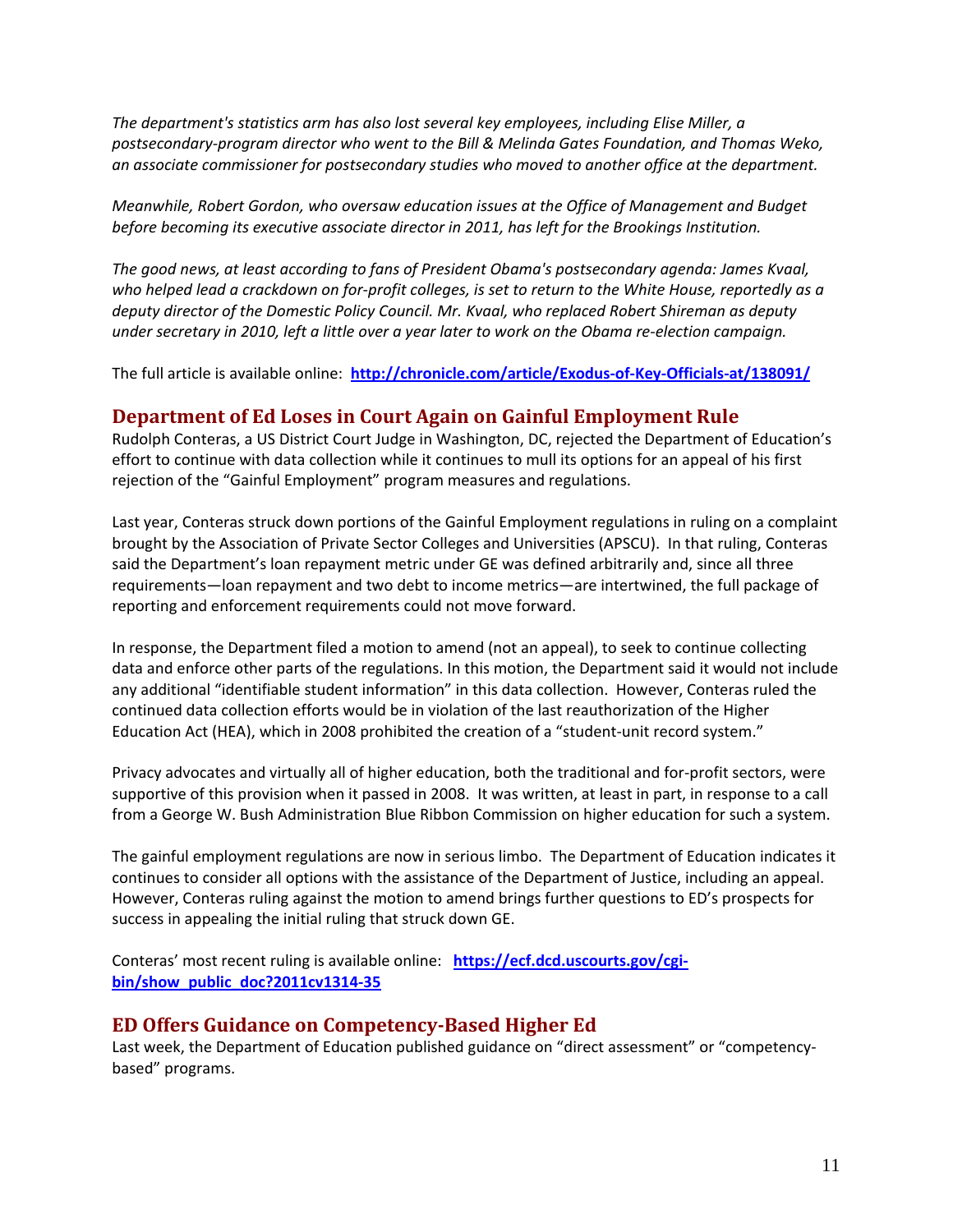In some higher education reform circles, this new guidance is considered a "game changer" in terms of completion and higher education. Its impact, however, remains to be seen.

The following is an excerpt from the Department's Dear Colleague Letter, which was signed by outgoing Acting Assistant Secretary for Postsecondary Education David Bergeron:

#### *Generally, 34 CFR 668.10 includes the following requirements:*

- o *Instead of using credit hours or clock hours as a measure of student learning, instructional programs may use direct assessment of student learning, or recognize the direct assessment by others of student learning. Examples of direct measures include projects, papers, examinations, presentations, performances, and portfolios.*
- o *An institution that wishes to award Federal Student Aid (FSA) funds in a program using direct assessment must apply for approval from the Department. The application must specify the equivalent number of credit or clock hours for a direct assessment program (including how equivalencies will be established if students are permitted to take less than the entire program based on an assessment conducted at the outset). The Secretary will use these equivalencies to determine whether the program meets the minimum requirements for an academic year and as the basis for payment period and award calculations.*
- o *As a part of its application, the institution must explain how it determined the equivalent number of credit or clock hours for the program, i.e., its methodology for determining these equivalencies.*
- o *An institution must demonstrate that its institutional accrediting agency has reviewed and approved its offering of the direct assessment program.*
- o *An institution must demonstrate that its institutional accrediting agency or State licensing body has agreed with the institution's assessment of its credit or clock hour equivalencies.*
- o *A direct assessment program may use learning resources (e.g., courses or portions of courses) that are provided by entities other than the institution providing the direct assessment program without regard to the limitations on written arrangements between an eligible institution and an ineligible institution or organization under 34 CFR 668.5(c).*
- o *Federal Student Assistance (FSA) funds may be awarded only for learning that results from instruction provided, or overseen, by the institution. FSA funds cannot be awarded for any portion of the program based on study or mastery obtained prior to enrollment in the program, or based on tests of learning that are not associated with educational activities overseen by the institution.*
- o *Several types of programs and coursework that might otherwise be eligible for FSA purposes are not eligible if they involve direct assessment, including:*
	- o *Programs at foreign schools;*
	- o *Preparatory coursework required for entry into an eligible program; and*
	- o *Courses necessary for an elementary or secondary school teaching credential or certificate.*
- o *Remedial coursework measured through direct assessment is not eligible for title IV, HEA program funds. However, remedial coursework offered in credit or clock hours in conjunction with a direct assessment program is eligible for FSA funds.*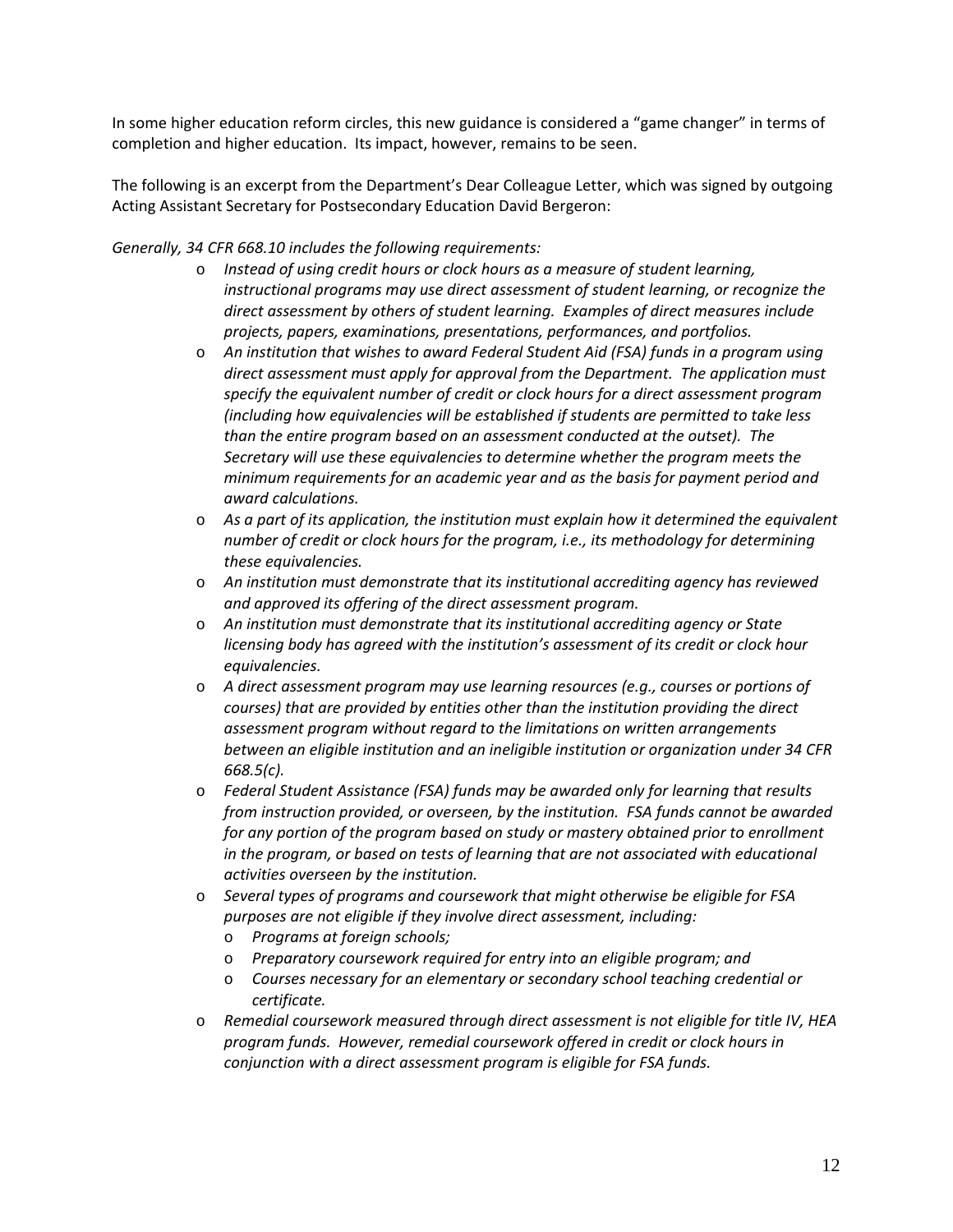o *If the institution plans to make changes to the program that would affect any of the information provided in its application to add a direct assessment program, it must obtain prior approval from the Department by reapplying.*

*It is imperative that faculty and academic officials work closely with their institution's financial aid administrators throughout the process of developing a direct assessment program and completing the application for title IV, program eligibility to ensure that all applicable aspects of title IV, program eligibility are addressed and that the program can be operationalized for title IV, HEA purposes. In addition to the criteria in 34 CFR 668.10 listed above, an institution must demonstrate that the program meets the financial aid-related components in §668.10(a). In its application, an institution must explain the method for reasonably equating the direct assessment program to credit or clock hours and related parameters of the program, including minimum weeks of instructional time, payment period, how an academic activity will take place during each week, and the definition of a full-time student. An institution should also address issues such as how it plans to measure satisfactory academic progress (SAP) for students in the direct assessment program and how or whether the financial aid system will be configured to process aid for students in the program.*

The guidance was issued in response to a request from Southern New Hampshire University (SNHU). It was initially put in place for Western Governor's University (WGU), but the school was unable to develop a competency-based program under the proscribed regulations. SNHU essentially picked up where WGU left off and was reportedly pressing the Department hard for this guidance.

The full Dear Colleague Letter is available online: **<http://www.ifap.ed.gov/dpcletters/GEN1310.html>** Additional coverage from *Inside Higher Ed* is available online: **<http://www.insidehighered.com/news/2013/03/19/feds-give-nudge-competency-based-education>**

# **Industry**

## <span id="page-12-0"></span>**TICAS Embroiled in Legal Battle with Department of Ed over Shireman Emails**

Two organizations which have long been allies, the Obama Administration's Department of Education and The Institute for College Access and Success (TICAS), are stuck in a legal battle over the emails of Robert Shireman, the founder of TICAS who served as Deputy Undersecretary of Education during the early years of the Obama Administration.

The Department of Education's Office of Inspector General (OIG) is seeking the emails to continue an investigation of the Department and its coordination with outside groups in seeking to regulate forprofit colleges through the program integrity regulations. Though those regulations have their own legal questions (see related article), this battle relates to process and how the Department operates.

The legal battle has caught the attention of the higher education trade press. Excerpts from an article from *Inside Higher Ed* are included below:

*Gainful employment was a market-moving affair, which raised the stakes for department officials and their handling of sensitive information about the rule-making process. Congressional Republicans demanded an investigation into possible leaks. But a subsequent audit [largely](http://www.insidehighered.com/news/2012/06/25/audit-largely-clears-education-department-gainful-employment-process)  [cleared](http://www.insidehighered.com/news/2012/06/25/audit-largely-clears-education-department-gainful-employment-process) the department.*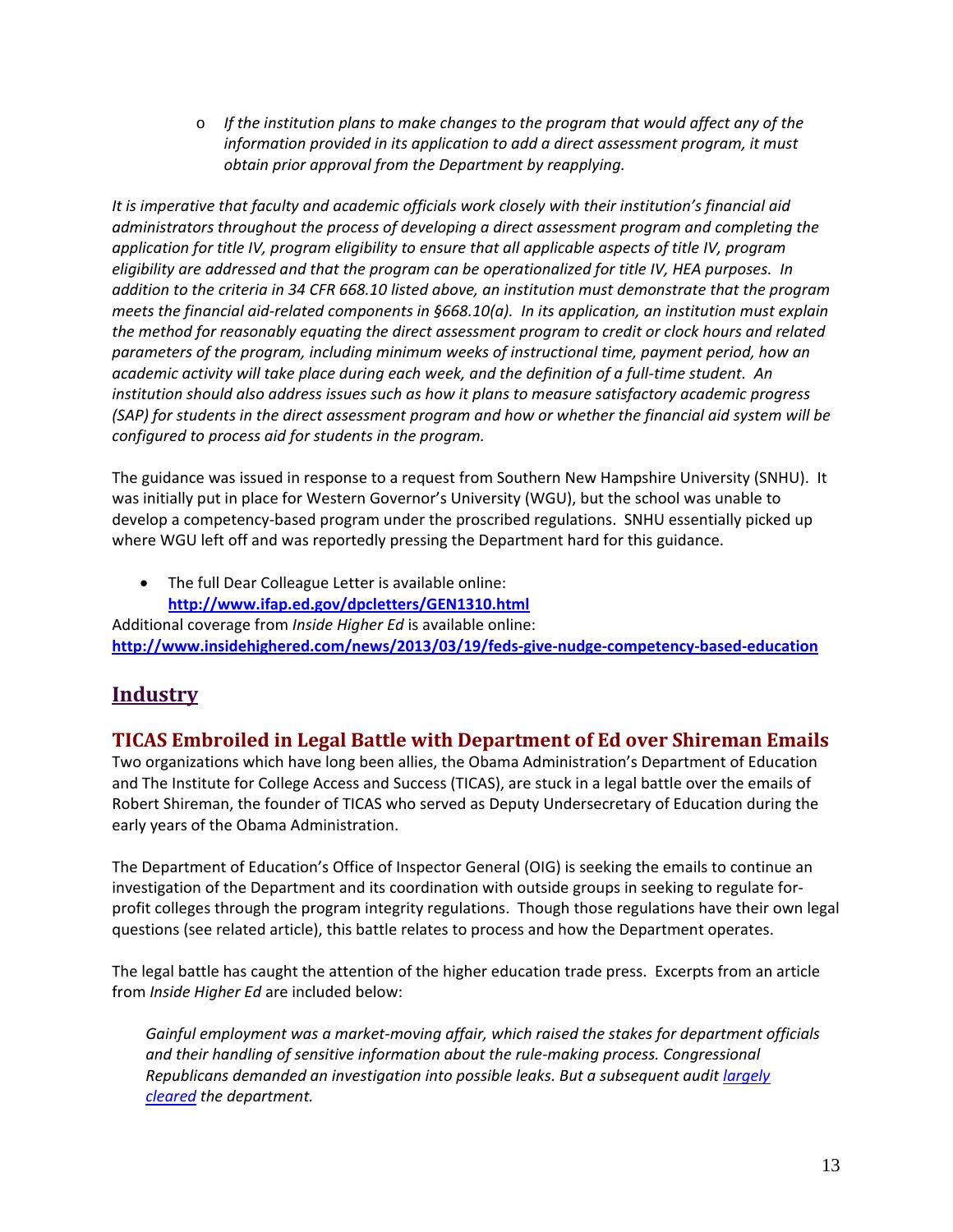*One outstanding thread, however, was whether Shireman had any improper contact with TICAS. He*  had signed a standard ethics pledge that bars government officials from contact with their former *employers on regulatory matters.*

*As part of that ongoing investigation, the Office of Inspector General said it learned of e-mails between Shireman and TICAS about the federal rule-making process, which were sent during his time with the department. Some of Shireman's e-mails were sent from his old TICAS account, according to investigators. Last June the inspector general issued a subpoena asking the group to turn over documentation of any communications with Shireman from that period.*

*Investigators have not said what, exactly, they are looking for in the e-mails. And the inquiry itself does not imply wrongdoing by Shireman or TICAS, other than Shireman's possible violation of his ethics pledge.*

*…*

*Despite its objections, TICAS has submitted a few e-mail transcripts in response to the investigation, some of which were redacted. But the group has largely refused to comply, claiming that the request is overly broad and burdensome and that it exceeds the department's authority. So investigators turned up the heat in February with another subpoena seeking judicial enforcement.*

*The latest salvo came Friday from TICAS. In a filing in a federal court, the group asked that the inquiry be dropped. It also reiterated claims that the investigation "is unprecedented in its reach, and extraordinary in its chilling effect."*

*….*

*TICAS also said investigators are barking up the wrong tree. The inquiry hinges on Shireman's emails, yet the Office of Inspector General has not sought documents directly from him, TICAS said it was told by investigators.*

*The Office of Inspector General, however, said TICAS was holding up an inquiry that is "directly relevant" to the broader investigation of "possible fraud, waste or abuse" within the Education Department.*

*What happens next is unclear. But neither side appears willing to blink.*

The full article from *Inside Higher Ed* is available online: [http://www.insidehighered.com/news/2013/03/26/student-debt-groups-first-amendment-feud](http://www.insidehighered.com/news/2013/03/26/student-debt-groups-first-amendment-feud-education-department#ixzz2OrqVwnzZ)[education-department#ixzz2OrqVwnzZ](http://www.insidehighered.com/news/2013/03/26/student-debt-groups-first-amendment-feud-education-department#ixzz2OrqVwnzZ) Additional coverage from the *Chronicle of Higher Education* is available online: <http://chronicle.com/article/Education-Advocacy-Group/138141/>

## <span id="page-13-0"></span>**Northern CA Public Radio Examines Student Debt & College Costs**

"Forum with Michael Krasny," a program on KQED (Northern California public radio), recently devoted nearly an hour to the topic of student debt. The following is a list of panelists who participated (as listed on the KQED website)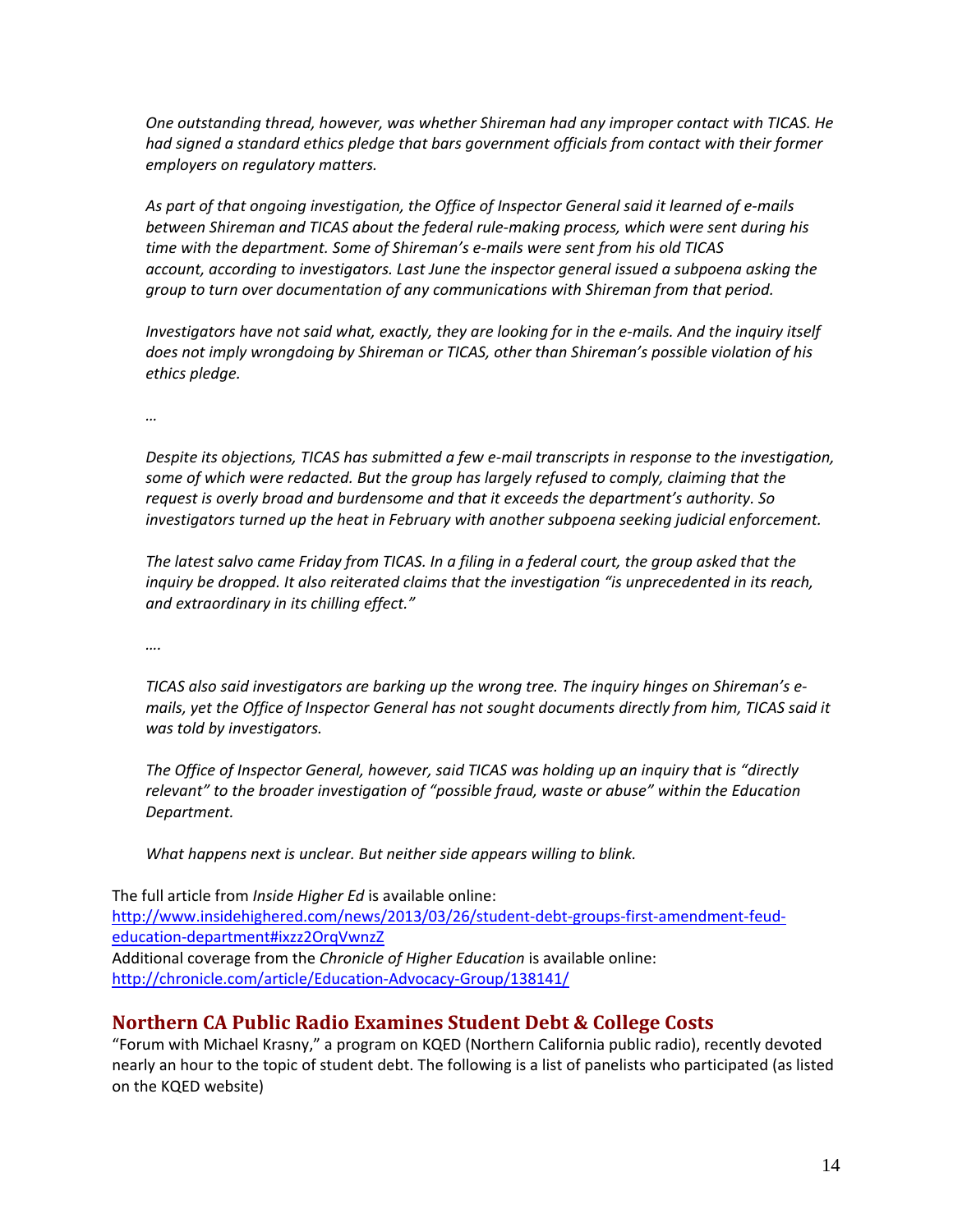- *George Miller, congressman representing the 11th District of California in the East Bay, and senior Democrat of the House Education and Workforce Committee*
- *Jason Delisle, director of the Federal Education Budget Project at the New America Foundation*
- *Mike Cagney, co-founder, CEO, and chairman for SoFi, a group which connects students and alumni through a social community lending pool*
- *Nancy Coolidge, coordinator for federal and state programs, student financial support at the Office of the President, University of California*

The impetus for the panel was the pending interest rate increase on subsidized Stafford Loans. Rep. Miller described current deliberations over the use of an index for fixed, variable rates, but ultimately predicts 3.4% on Subsidized Stafford Loans extended for one-year.

In the discussion of subsidized Stafford Loans, Rep. Miller, Nancy Coolidge, and Jason Delisle all spoke to the debate around an interest rate cap, particularly the cost-benefit analysis associated with such a move. In this context, Delisle spoke about subsidy costs as well as high-limit (independent student) and no-limit (Grad and Parent) borrowing and moral hazard quite a bit. Congressman Miller suggested the Congress may do the extension for "one more year" while they sort through some of these issues.

Miller also indicated that Congress, or at least Democrats on the Education and the Workforce Committee, are interested in examining articulation agreements/transfer of credit through the college cost prism. While there have been some complaints and statements on transfer of credit in the past, this was one of the more explicit statements of concern on this topic.

The second portion of the show featured SoFi's Cagney and UC's Coolidge as well as calls from listeners. It included a spirited debate on the differences between federal and private student loans.

The full discussion is available in both streaming and downloadable formats online: <http://www.kqed.org/a/forum/R201303261000>

### <span id="page-14-0"></span>**Banks Ask for More Flexibility in Working with Private Loan Borrowers**

The Consumer Bankers Association sent a letter to bank regulators on March 27 that asks them to allow banks more flexibility in offering private loan borrowers forbearances and graduated repayment plans. The letter was sent to Federal Reserve Bank Chairman Ben Bernanke, Comptroller of the Currency Thomas Curry and Federal Deposit Insurance Corp. Chairman Marty Gruenberg.

In the letter, CBA President Richard Hunt says, "We propose that banks should be granted greater flexibility to work with borrowers experiencing financial difficulty who are recent graduates, or early in their careers, when it is more difficult to enter the labor force and establish financial independence and stability. This could be structured in a way designed to assist borrowers who are looking for their first job, or who are between jobs, during a 3-year period following graduation, while at the same time maintaining adherence to safety and soundness principles at regulated financial institutions."

Two ideas floated in the letter are to allow banks to offer more forbearance opportunities to borrowers who need to pause their private student loan payments during the first three or four years after they leave school and to allow banks to set up repayment plans that start with relatively low, interest-only payments for the early years of repayment and then require higher payments later. The suggestion is that the plans would still result in the loan being repaid during its original term.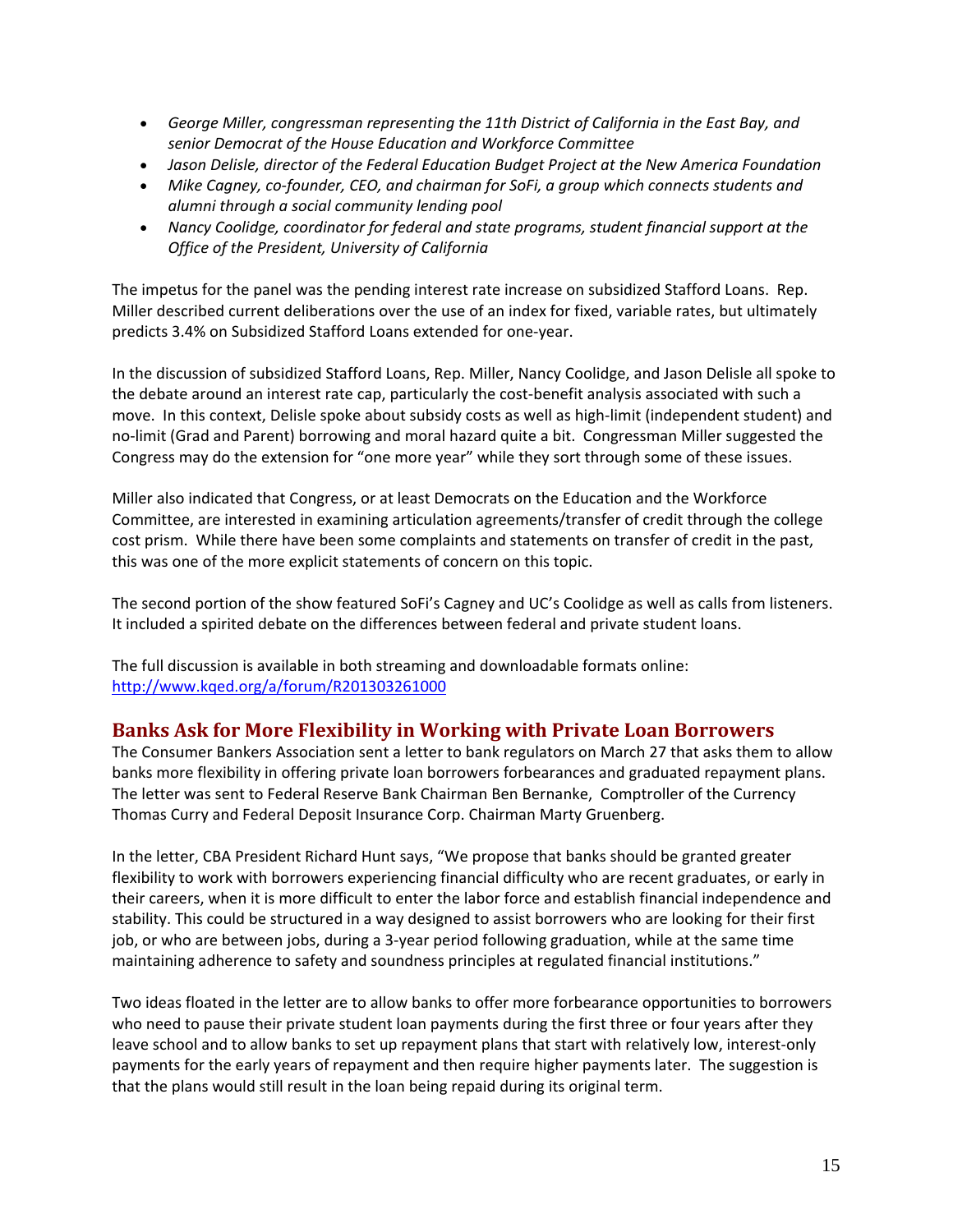According to the letter, the federally regulated banks are not permitted to offer the same level of flexibility in their private loans as is offered to federal student loan borrowers. The three regulators' primary mandates are to ensure the safety and soundness of the banking system, so they require banks to consider loans to be in default after six months of delinquency and to "charge off" the loans. This puts a negative mark on the borrower's credit score.

The letter says, "Safety and soundness principles rightly seek to ensure banks are accurately portraying the status of their loan portfolios and to prevent banks from showing non-performing loans on their books as performing assets. Lenders have found that student loans are unique financial products with characteristics that lead to repayment situations different from other asset classes and that generally do not merit troubled debt restructure (TDR) accounting treatment, but current guidance limits repayment flexibility and forces the adverse TDR treatment.

"Many times, student borrowers entering repayment are first joining or are re-joining the workforce. Statistics show that people with a college education have far more earnings potential than those without a college education. However, for student loan borrowers, it usually takes time before a career can be launched and financial independence established."

### <span id="page-15-0"></span>**Sallie Mae Announces New Repayment Options for Its Private Loans**

At the same time that banks were petitioning their regulators for more flexibility to work with private student loan borrowers having trouble making their loan payments, the largest private loan provider, Sallie Mae, announced new repayment options. Sallie Mae is not regulated by the same federal agencies as are the banks that make private student loans.

The new option for "Smart Option Student Loan" will be available for loans applied for on after April 1 by borrowers attending degree-granting institutions starting in the fall 2013 semester. A "graduated repayment period" will allow graduates in good standing to sign up for one year of interest-only payments, commencing after the six-month grace period already allowed, instead of making full principal and interest payments during that time.

In announcing its new product, Sallie Mae reasoned that college graduates have good prospects but may need time to get on their financial feet.

According to the press release announcing the proposal, "The feature was designed to keep the total cost of the loan low. For example, a freshman borrower who elects in-school deferment on a \$10,000 loan with typical loan terms would pay \$144 per month for a 10-year repayment term. With the Graduated Repayment Option, the monthly payment would be \$89 the first year, then \$152 the second year, until it's paid off. The difference in the total cost is less than \$400, without extending the length of the loan."

### <span id="page-15-1"></span>**Jesuit College Association Announces New Leader**

The Association of Jesuit Colleges and Universities (AJCU) announced that Rev. Michael J. Sheeran, SJ will take over as president of the association April 1. He succeeds Rev. Gregory F. Lucey, SJ, who has served as president since 2011. The AJCU is based in Washington, DC.

Prior to his arrival in Washington, Sheeran was president of Regis University in Denver for 20 years. He was previously Regis' academic vice president and academic dean. A priest since 1957 and a Jesuit since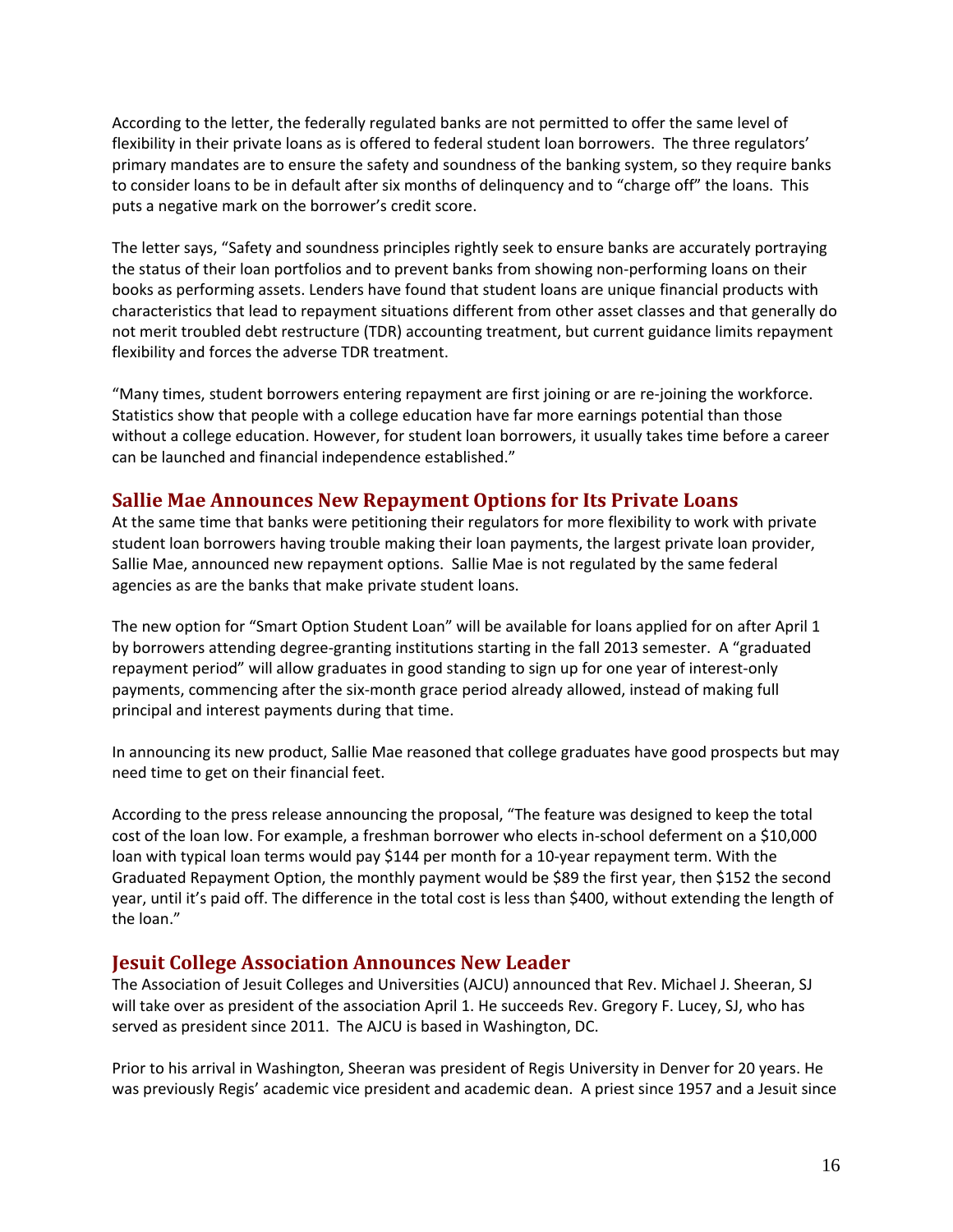1970, he holds a Ph.D. from Princeton University and has taught at Regis, Saint Louis University and Regis Jesuit High School.

An AJCU press release quoted Sheeran: "It is a great privilege to lead the Association of Jesuit Colleges and Universities. I'm grateful to Father Lucey for leaving me a small but mighty team who will help me to effectively represent the 28 Jesuit colleges and universities in the United States, especially to Congress and the Administration. Together, we will work to advance the mission of Jesuit higher education: to help students lead exemplary lives and grow in service, faith and justice."

#### <span id="page-16-0"></span>**Buehlmann Heads to Council of Graduate Schools**

Debra W. Stewart, President of the Council of Graduate Schools (CGS), announced that Beth Buehlmann has been named the Council's Vice President for Public Policy and Government Relations.

Buehlmann brings to CGS more than eight years of experience shaping the development of higher education policy in the U.S. Senate Health, Education, Labor and Pensions (HELP) Committee, and over 20 years of combined leadership experience in the fields of higher education and workforce development. From 2005 until her appointment at CGS, Buehlmann served as the education policy director for the HELP Committee under the leadership of Sen. Mike Enzi.

Buehlmann holds a Ph.D. in Higher Education Administration from Illinois State University and a B.S. in Mathematics Education from Chicago State University. Prior to her work on the HELP Committee, she held the positions of Vice President and Director of the Center for Workforce Preparation at the U.S. Chamber of Commerce, and Director of Congressional Relations in the Washington office of the California State University System. Throughout the 1980s Buehlmann was the chief education staff person for all education and workforce issues for the ranking members on the House Committee on Education and Labor.

# <span id="page-16-1"></span>*Inside Higher Ed* **Polls Parents on College, Finds Concerns over Costs, Outcomes**

*Inside Higher Ed* released a survey of parents last week. Not surprisingly, concerns over costs and outcomes are increasing.

According to the survey, parents are concerned about the costs they and their children will have to bear. They are also increasingly viewing higher education as a means to a career path, as opposed to the next step in lifelong learning, which is a concern for some educators. An excerpt from *Inside Higher Ed*'s initial reporting on the survey is below:

*Study hard, and you'll get into the college of your dreams.*

*It's debatable whether that advice -- given to generations of American children -- was ever really true. But the first Inside Higher Ed poll of parents of pre-college students suggests that the truer statement today might be "study hard and you can get into the college we can afford," or perhaps "study hard, and we'll help you get into a college that can find you a job."*

*Only about 16 percent of parents are sure they won't restrict colleges to which their children will apply because of concerns about costs (although another 14 percent said that it was "not very likely" that they would do so), the results show. Parents are also likelier to see vocational certificates than liberal arts*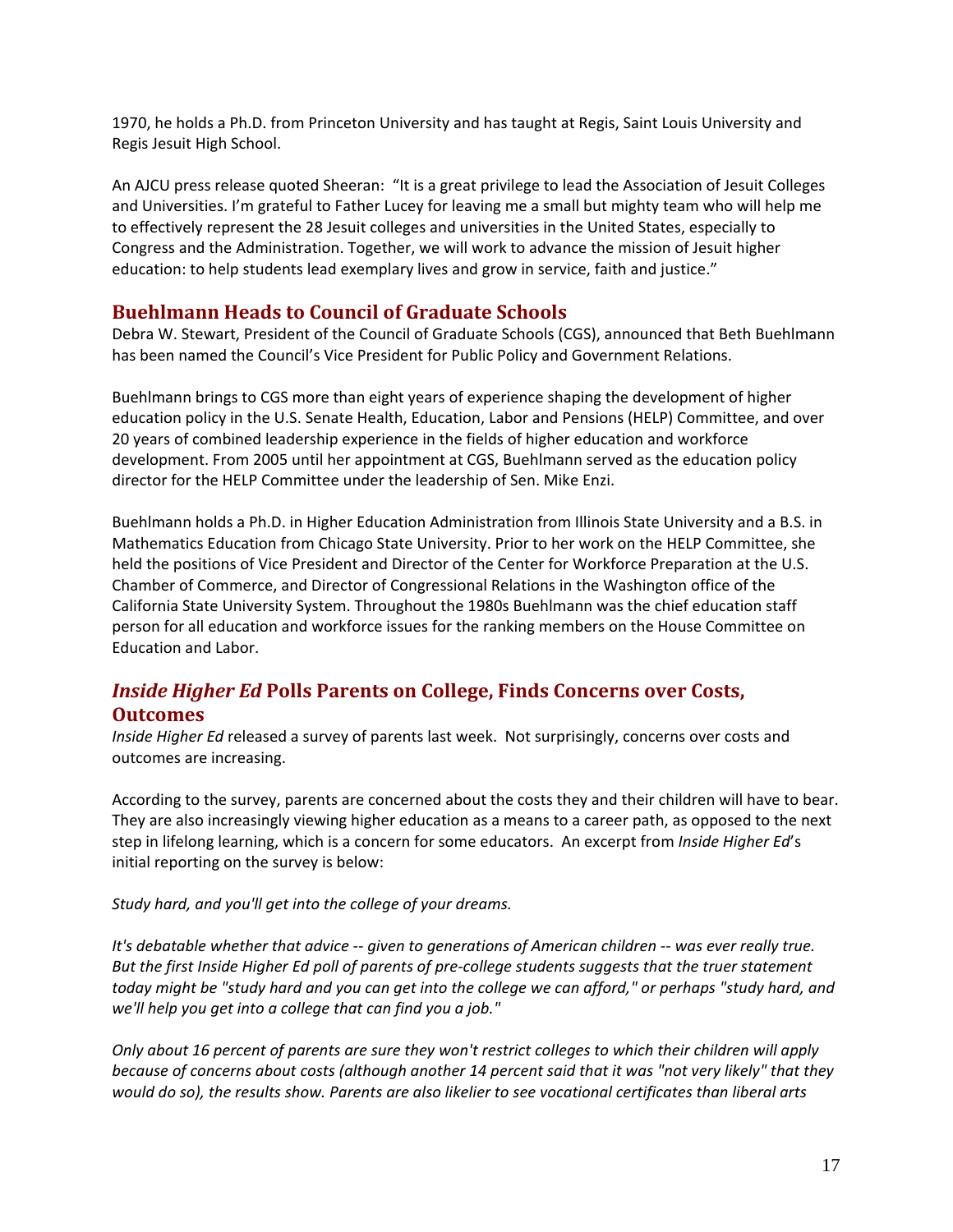*degrees as leading to good jobs for their children -- and they view job preparation as the top role for higher education.*

*And at a time that a case before the Supreme Court could limit the way colleges use affirmative action, the poll found that most parents (including most white parents) do not believe that affirmative action is costing their children spots in college.*

*Parental concerns about paying for college and the importance of college programs that prepare students for jobs appear to grow as children get closer to college age, the poll found.*

The online news organization will be hosting a free webinar on April 11. The initial *Inside Higher Ed*  story, as well as links for the webinar and a booklet with underlying survey data, is available online: **[http://www.insidehighered.com/news/survey/jobs-value-and-affirmative-action-survey-parents](http://www.insidehighered.com/news/survey/jobs-value-and-affirmative-action-survey-parents-about-college)[about-college](http://www.insidehighered.com/news/survey/jobs-value-and-affirmative-action-survey-parents-about-college)**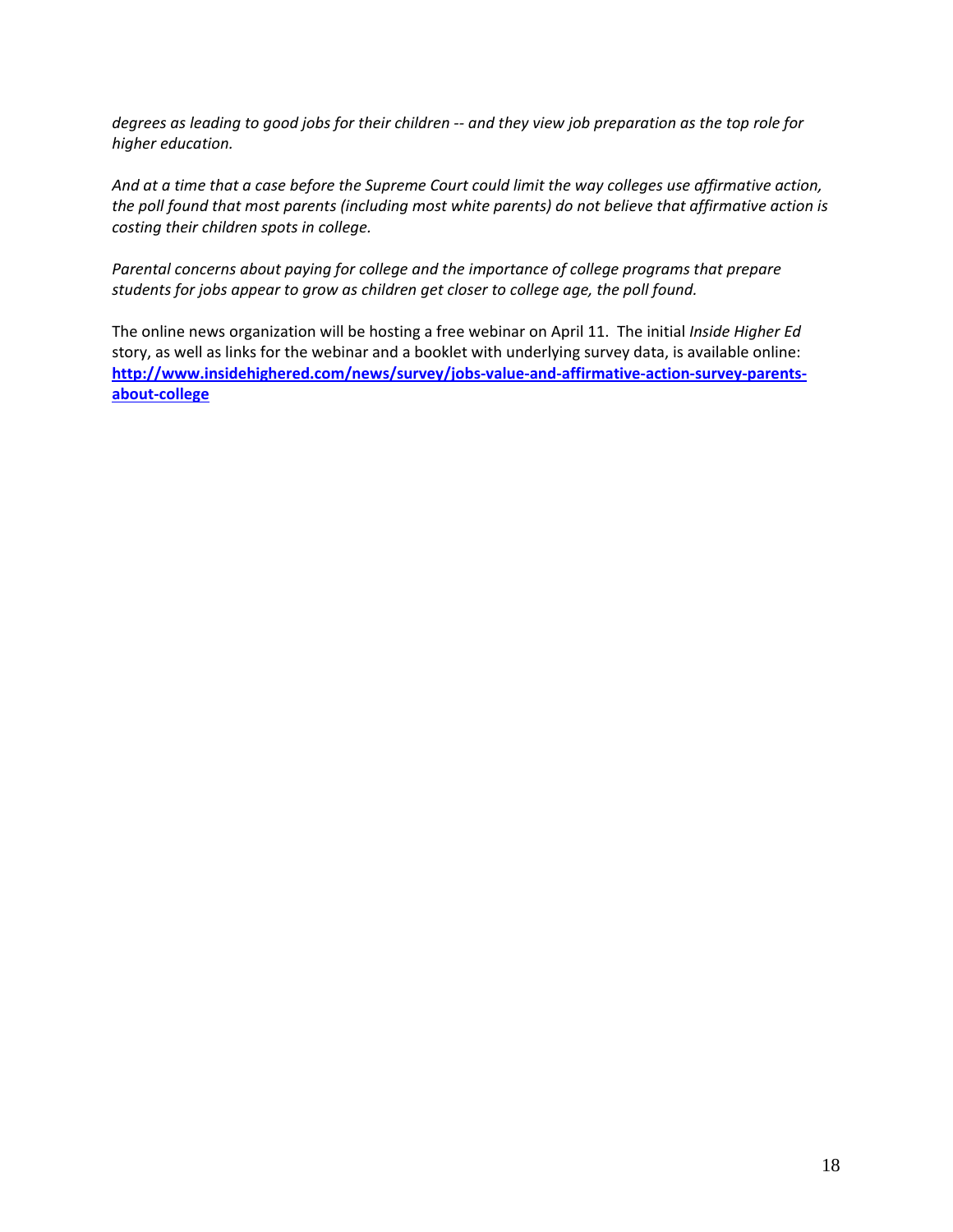# **COHEAO Would Like to Thank Our Commercial Members for Supporting More Education for More People**



### *We Encourage Those Seeking Services to Give These Committed Organizations Priority Consideration*

| Account Control Technology, Inc.    | Education Assistance Services, Inc.     |
|-------------------------------------|-----------------------------------------|
| ACSI, Inc.                          | Enterprise Recovery Systems, Inc.       |
| AMO Recoveries, Inc                 | <b>General Revenue Corporation</b>      |
| Automated Collection Systems, Inc.  | Higher One                              |
| <b>Bass &amp; Associates</b>        | Immediate Credit Recovery, Inc.         |
| Bonded Collection Corporation, Inc. | JC Christensen and Associates           |
| <b>Campus Partners</b>              | National Credit Management              |
| Capital Management Services, LP     | National Enterprise Systems, Inc.       |
| Ceannate, Inc.                      | <b>NCC Business Services of America</b> |
| Client Services, Inc.               | NCO Financial Systems, Inc.             |
| <b>Coast Professional</b>           | <b>Premiere Credit</b>                  |
| ConServe                            | Progressive Financial Services, Inc.    |
| CR Software, LLC                    | Recovery Management Services, Inc.      |
| Credit Adjustments, Inc.            | Regional Adjustment Bureau, Inc.        |
| Credit Control, LLC                 | Reliant Capital Solutions, LLC          |
| Credit World Services, Inc.         | Security Credit Systems, Inc.           |
| Delta Management Associates         | Todd, Bremer & Lawson, Inc.             |
| Educational Computer Systems, Inc.  | Xerox, Inc.                             |
| EOS-CCA                             | Williams & Fudge, Inc.                  |
|                                     | <b>Windham Professionals</b>            |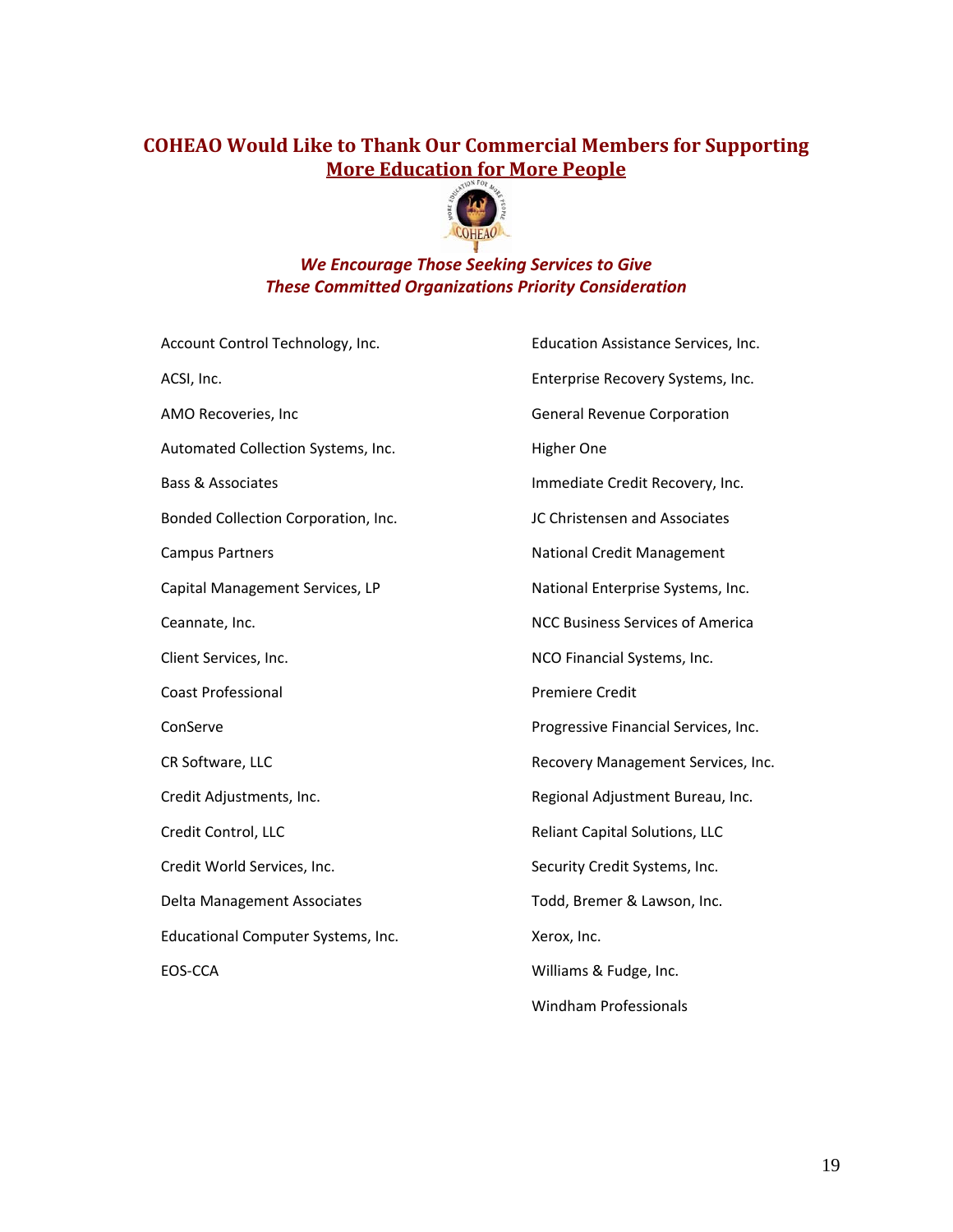#### **2013 COHEAO Board of Directors**

#### *President*

Maria Livolsi Director, Student Loan Service Center State University of New York 5 University Place, A310 Rensselaer, NY 12144 518-525-2628 [MLivolsi@albany.edu](mailto:MLivolsi@albany.edu)

*Secretary* Edgar DelosAngeles Student Financial Support University of California, Office of the President Administration Bldg. Room 101 Irvine, CA 92697-3010 949-824-4689 Fax 949-824-4688 [edgar.delosangeles@ucop.edu](mailto:edgar.delosangeles@ucop.edu)

*Past President* Robert Perrin President Williams & Fudge, Inc. 300 Chatham Avenue, Suite 201 Rock Hill, SC 29731 803-329-9791 x 2104 Fax: 803-329-0797 [bperrin@wfcorp.com](mailto:bperrin@wfcorp.com)

*Member at Large* David Stocker General Counsel Account Control Technology, Inc. 6918 Owensmouth Avenue, Canoga Park, CA 91303 800-394-4228 Fax: (818) 936-0389 [DStocker@accountcontrol.com](mailto:DStocker@accountcontrol.com)

*Commercial Committee Chair* Micheal Kahler Vice President, Business Development Windham Professionals, Inc. 384 Main Street Salem, NH 03079 888-747-0919 Fax: 866-728-4613 [michael.kahler@windhampros.com](mailto:michael.kahler@windhampros.com)

*Vice President*  Carl Perry Senior Vice President Progressive Financial Services 516 N Production Street (Suite 100) Aberdeen, SD 57401 800-585-4986 cperry@progressivefinancial.com

*Treasurer* Bob Frick President University Accounting Service 2520 S. 170<sup>th</sup> Street New Berlin, WI 53151 262-780-7500 Fax: 262-784-9014 [bob.frick@ncogroup.com](mailto:bob.frick@ncogroup.com)

*Member at Large* Larry Rock Director of Student Loan Repayment Concordia College 901 S.  $8^{th}$  St. S Moorhead, MN 56562 218-299-3323 Fax 218-299-4357 [larock@cord.edu](mailto:larock@cord.edu) 

*Member at Large* Lee Anne Wigdahl Manager, Loan Administration DeVry Inc. 814 Commerce Drive Oak Brook, IL 60523 630-645-1178 Fax: 630 891-6292 [LWigdahl@devry.edu](mailto:LWigdahl@devry.edu)

*Legislative Chair* Pamela Devitt Legislative Analyst, University Student Financial Services and Cashier Operations University of Illinois 809 S. Marshfield Ave. Chicago, IL 60612 312-996-5885 Fax: 312-413-3453 [devitt@uillinois.edu](mailto:devitt@uillinois.edu)